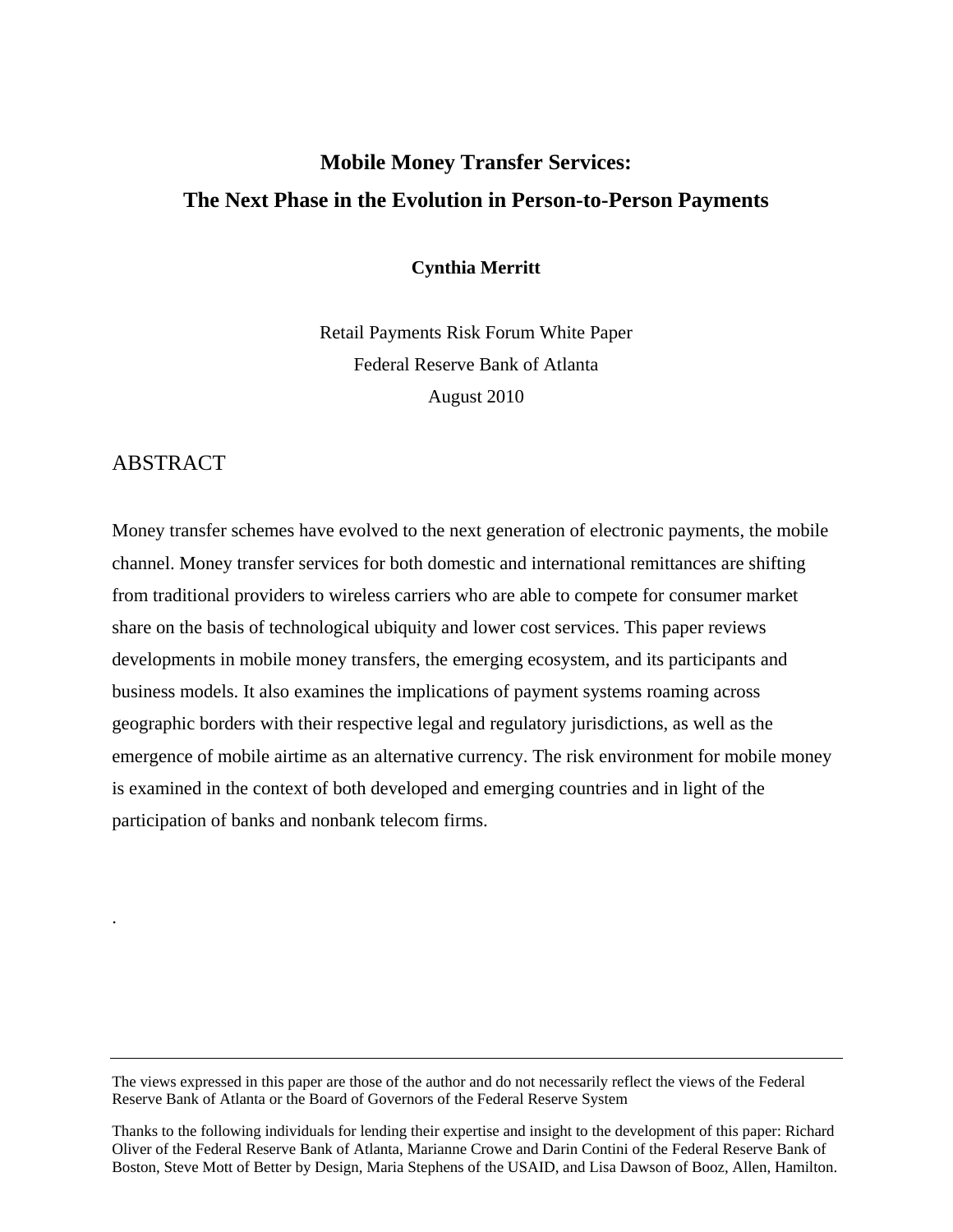### **1. Introduction**

Person-to-person (P2P) payments are evolving to the next generation of electronic payments, the mobile channel. Advances in technology have enabled alternative functionalities for mobile handsets beyond the original visions of the designers of handsets or wireless communication architectures to supporting a new and viable channel for mobile financial services, including bill payment and account transfers, domestic and international P2P transfers, proximity payments at the point of sale, and remote payments to purchase goods and services.

Mobile-enabled person-to-person payments, or mobile money transfer services (MMT), are experiencing rapid adoption in many markets, in response to steady growth in remittances, the worldwide ubiquity of cell phones, and the need for an electronic P2P payment alternative to paper-based mechanisms like cash and checks. More than a billion people worldwide lack access to traditional financial services, particularly in emerging countries, although they have mobile phones (Pickens 2009). As of 2009, 68 percent of the world's population had mobile cellular subscriptions (ITU 2009). The growth in mobile telecommunication service availability is expanding the reach of financial services across wireless networks in less developed countries, creating the potential for significant growth in mobile commerce and financial inclusion. Initiatives such as the Mobile Money for the Unbanked (MMU) program, supported in part by the Bill and Melinda Gates Foundation, are contributing to expanded financial inclusion in emerging markets by investing in mobile-enabled financial services and their supporting technologies. This growing ubiquity has the potential to extend even more financial services to unbanked peoples throughout the world, with industry experts projecting that 364 million people will rely upon mobile money by 2012. A recent FDIC report found that in the United States an estimated 7.7 percent of U.S. households are unbanked, while an additional 18 percent are underbanked (2009). As more citizens of developed countries become unbanked as a consequence of widespread economic crises, financial services companies are beginning to explore the potential for importing these newer payment systems that are emerging from the third world to meet consumer payment needs (Maurer n.d.).

While the money transfer market is well established by organizations such as Western Union and Moneygram, developments in mobile services are expected to increase competition and lower prices, thereby discouraging the flow of money through informal channels. MMT services are expected to account for the majority of mobile financial transactions in the near term because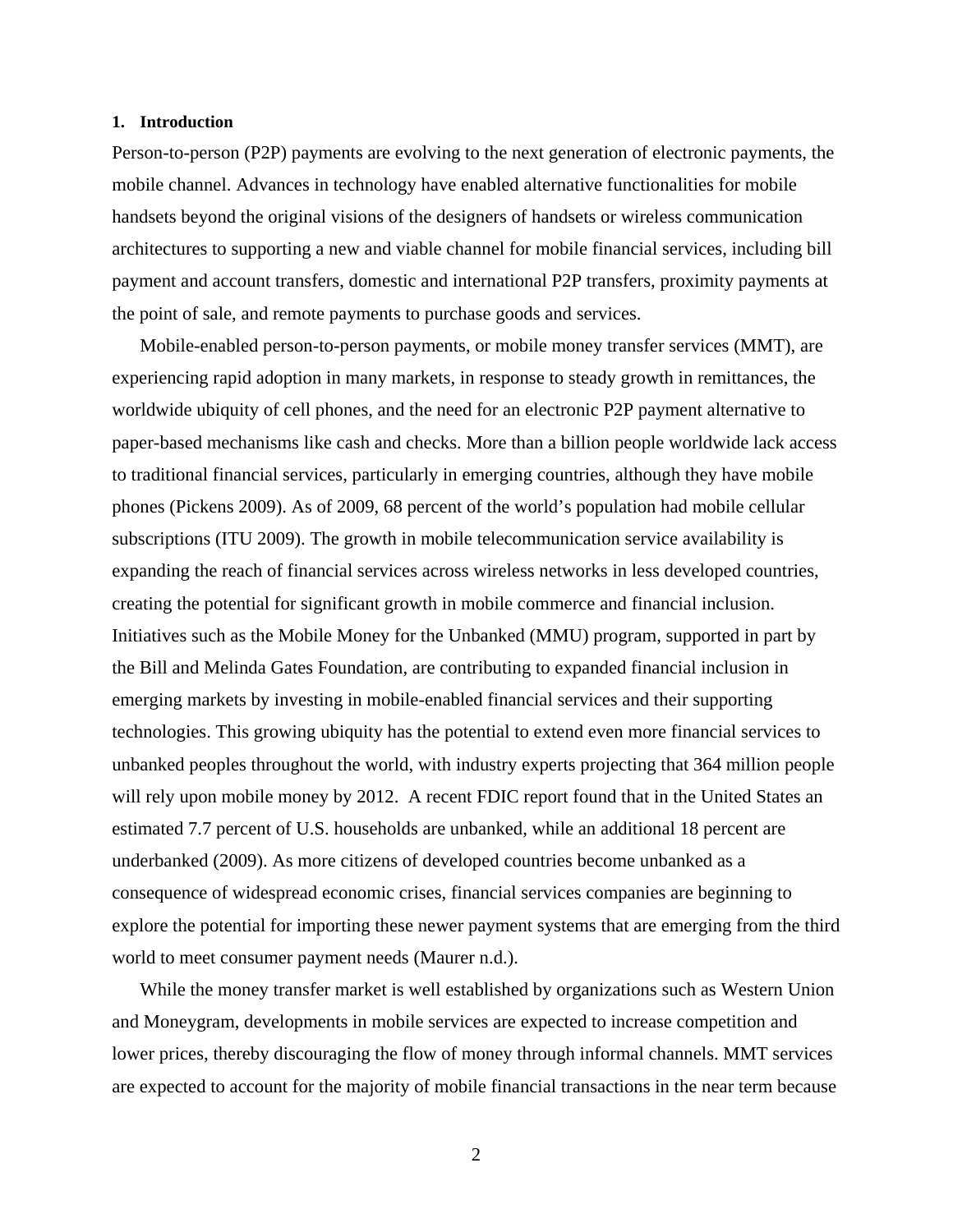of the functional appeal to the underbanked in developing countries around the world and potentially in the United States. Current market conditions may be ripe for the adoption of P2P payments by financially mainstream U.S. consumers, judging by the vast number of P2P pilots introduced since late 2009 and the recent growth of online commerce generally (Robertson 2010).

 As figure 1 illustrates, MMT has the potential to catalyze the entire mobile financial services market—including mobile payments, banking, and transfers—because it enables the infrastructure for remote mobile transactions and the concept of the mobile wallet (GSMA 2008a).



Figure 1: Structure of the mobile financial services market

Source: GSMA 2008a

In fact, a 2007 survey on mobile wallets and mobile financial services showed that respondents expected the number of subscribers using mobile domestic money transfers to grow more rapidly for developed markets than for developing markets (GSMA 2008b). These results imply that consumers in developed markets are interested in electronic P2P payment options and would be willing to conduct them via the mobile device. The survey found similarly that crossborder remittances are expected to grow significantly over the same projected time period.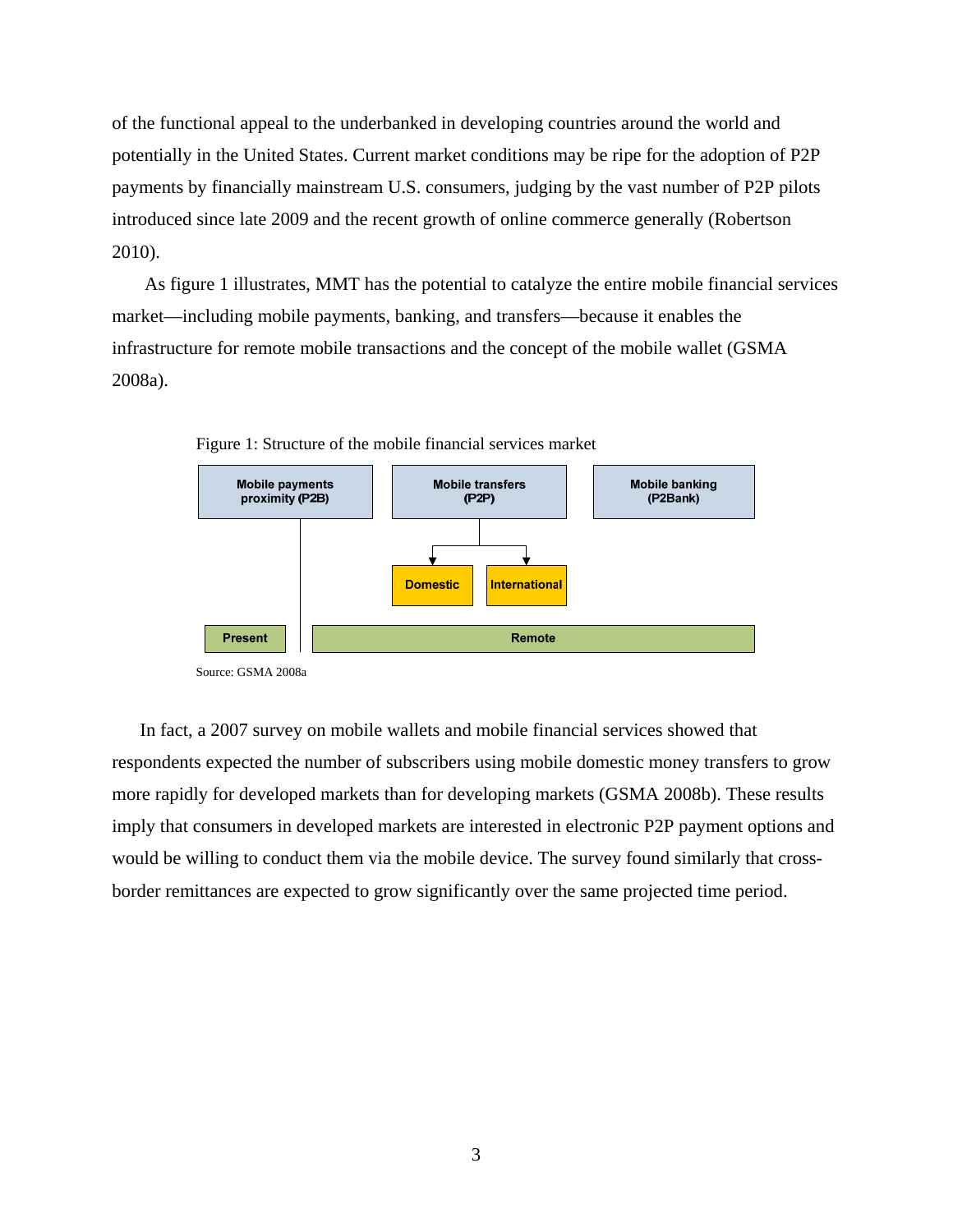

Figure 2: Outlook for mobile domestic money transfers

Source: GSMA 2008b

 $\overline{a}$ 

The approach to adopting mobile financial services differs throughout the world due to a variety of factors, including the regulatory and legal environments, access to supporting technologies, and economic constraints, as well as experience with antecedent products and services. Consumer need and experience represent key components of each of these variables and are the ultimate determinants of adoption. The vast diffusion of cellular networks allows telecom firms to extend services to broad geographic areas unreachable by traditional financial service providers dependent upon landline networks. In many emerging markets the rapid adoption of mobile payments has led to the unanticipated utility of prepaid airtime as an alternative currency.<sup>[1](#page-3-0)</sup> Expanded airtime distribution channels can accommodate a large customer market increasingly agnostic of geographic borders. Bilateral and multilateral partnerships between carriers expand the wireless network reach to facilitate the distribution of mobile payments services to a greater number of available users.

Mobile payment adoption is currently lower in more developed countries like the United States, where most people have banks accounts and the mobile phone is evolving as merely another payments delivery channel augmenting existing financial products and services. U.S. financial institutions have approached mobile financial services, including both banking and

<span id="page-3-0"></span><sup>&</sup>lt;sup>1</sup> According to the World Bank, in some countries, airtime created by a nonbank such as a telecom firm can be used as a form of currency, allowing users to transfer electronic currency to each other or purchase items (Chatain, Hernandez-Coss, Borowik, and Zerzan 2008).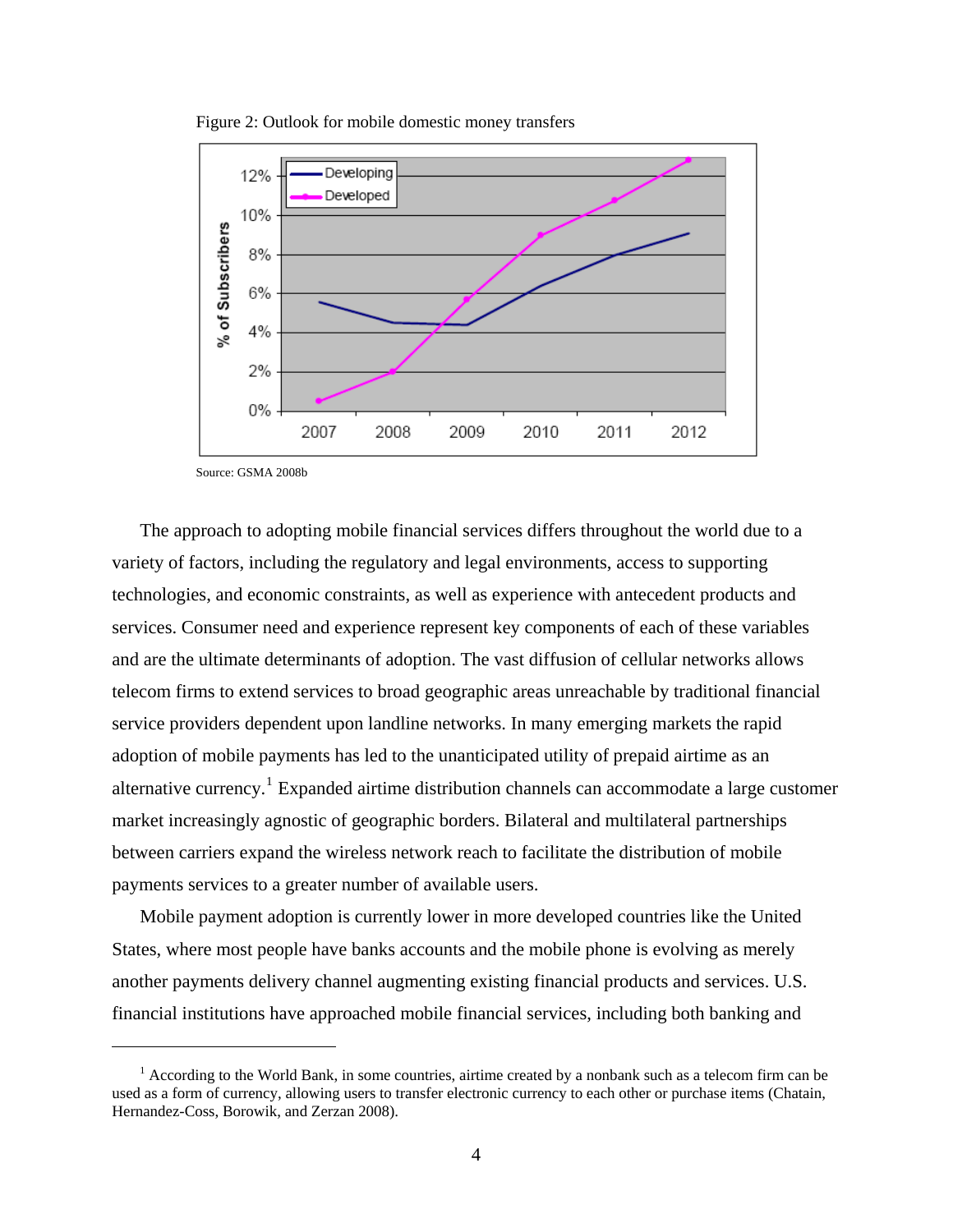payment services, with caution due to concerns about limited opportunities for revenue, the complexity of revenue-sharing agreements with telecom firms, and the belief that mobile payments could cannibalize existing electronic payment services, providing limited return on investment (EDC 2009). Telecom firms, on the other hand, have different incentives for engaging in financial services, namely, the ability to increase revenue from voice services by the addition of data transmissions, particularly in developed countries where mobile markets are reaching saturation levels (Bourreau and Verdier 2010).

The proliferation of new service providers, including telecom firms, money transmitters, and technology developers and service providers, is driving the development of innovative payment schemes for conducting mobile financial transactions. The degree to which these participants work together or independently depends on the business model, which in turn is shaped by the economy, demographics, and regulatory domain of each country. It should be noted that the emergence of mobile commerce and P2P transactions in lightly regulated environments is prompting the central banks of some countries to begin to investigate consumer issues such as security, consumer protection, fraud, and money laundering.

#### **2. The mobile money transfer environment and its stakeholders**

<span id="page-4-0"></span>1

The following table shows that the mobile ecosystem embraces a variety of participants, whose collaboration is necessary for the success of the mobile money network, including the mobile network operators  $(MNO)$ ,  $^{2}$  $^{2}$  $^{2}$  financial institutions, airtime agents, telecom retailers, and regulators (Jenkins 2008).

 $2$  An MNO is a telecom firm that provides wireless voice and data services for mobile phone subscribers.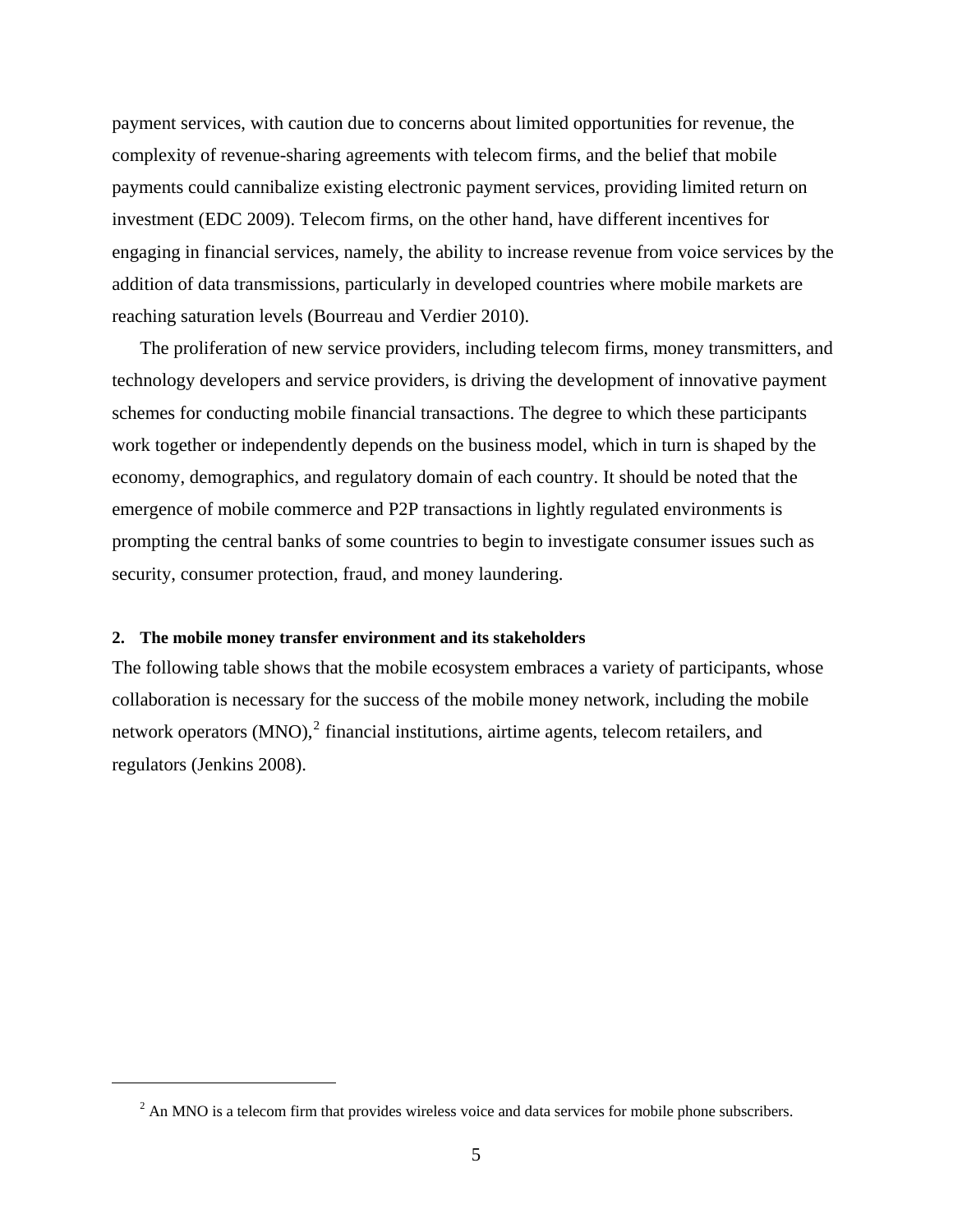| <b>Players</b>                          | <b>Roles</b>                                                                                                                                                                                                                                                                                                                                                                                                             | <b>Limitations and Constraints</b>                                                                                                                                                                                                                                                        |
|-----------------------------------------|--------------------------------------------------------------------------------------------------------------------------------------------------------------------------------------------------------------------------------------------------------------------------------------------------------------------------------------------------------------------------------------------------------------------------|-------------------------------------------------------------------------------------------------------------------------------------------------------------------------------------------------------------------------------------------------------------------------------------------|
| <b>Mobile network</b><br>operators      | • Provide infrastructure and communications<br>service                                                                                                                                                                                                                                                                                                                                                                   | • Regulatory limitations on providing<br>financial services                                                                                                                                                                                                                               |
| <b>Financial</b><br><b>institutions</b> | • Provide agent oversight and quality control<br>• Issue e-money (where permitted by law)<br>• Exercise leadership in drawing mobile<br>money ecosystem together<br>• Advise other businesses (banks, utilities,<br>etc.) on their mobile money strategies<br>• Offer banking services via mobile<br>• Hold float or accounts in customers' names<br>• Handle cross-border transactions, manage<br>foreign exchange risk | Shareholder pressure for faster, higher<br>returns<br>• Strategic focus that may not include mobile<br>money<br>• Narrow customer base<br>• Lack of experience with or interest in low-<br>income customers<br>• Stringent regulatory requirements with<br>significant compliance burdens |
| <b>Agents</b>                           | • Ensure compliance with financial sector<br>regulation<br>• Perform cash-in and cash-out functions<br>• Handle account opening procedures,<br>including customer due diligence<br>• Report suspicious transactions in<br>accordance with AML/CFT requirements<br>• Identify potential new mobile money<br>applications                                                                                                  | • Liquidity shortfalls<br>• Basic business skill gaps<br>• Lack of customer trust (in some cases)<br>• Limited ability to partner with large<br>corporations                                                                                                                              |
| <b>Regulators</b>                       | • Provide enabling environment for mobile<br>money<br>• Protect stability of financial system<br>• Demonstrate leadership to encourage and<br>protect behavior change                                                                                                                                                                                                                                                    | • Lack of experience with convergence of<br>financial and telecommunications<br>regulatory schemes<br>• Lack of financial and technical capacity                                                                                                                                          |
| <b>Consumers</b>                        | • Use mobile money to improve their lives                                                                                                                                                                                                                                                                                                                                                                                | • Lack of awareness<br>• Limited financial literacy<br>• Cultural and psychological resistance                                                                                                                                                                                            |

## **Key players in the mobile money ecosystem**

Source: Jenkins 2008

While the use of prepaid airtime is beginning to be used as a mechanism for purchasing goods and services in some countries, this discussion is specific to the environment for mobile money transfer payments as opposed to proximity payments, which are evolving in developed countries to include a broader set of use cases, enabling technologies, and number of players in the payments process, including, for example, card issuers and networks.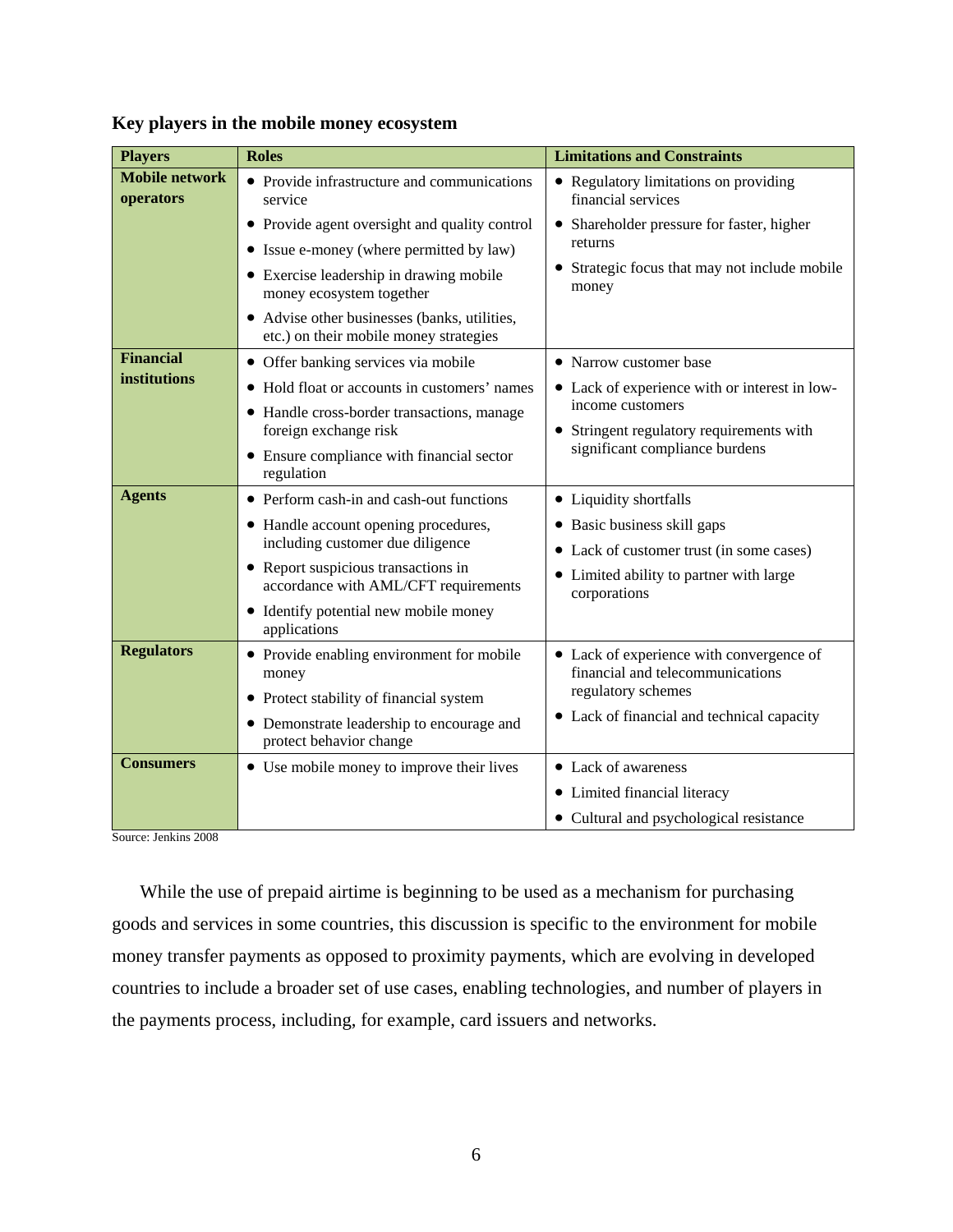#### *Mobile network operators*

In the most successful mobile payments initiatives, which are predominately focused on the unbanked in emerging markets, the mobile network operator fills the role of drawing the ecosystem together, providing the infrastructure for the payment system and oversight for the agent network. In the process, mobile operators can recognize incremental revenue for the addition of data transmission to their voice network operating systems, either in cooperation with a bank partner or independently. The mobile carriers own the customer billing relationships and exercise control over the distribution of mobile phones through their relationships with the handset manufacturers (Bourreau and Verdier 2010). MNOs generally lack experience in financial services and payments risk and the regulatory and legal governance of payment systems. Where MNOs offer mobile money to consumers through the use of agent networks absent a bank partnership, they also provide the clearing and settlement for the prepaid airtime on the mobile handset.

## *Financial institutions*

In most countries, retail payment systems have been dominated by banks whose primary function in the most basic sense is to gather deposits for deployment in loans and other permissible investments. While financial institutions in developed countries have been slow to offer mobile financial services because of the perceived lack of return on capital investment, recent pilot deployments signal this may be changing. Financial institutions have the opportunity to add value to customer depository services with the addition of mobile technology and realize customer retention benefits as a result. Financial institutions are best positioned to employ risk management programs that ensure regulatory compliance for money laundering and other risks.

## *Role of agent networks*

Agents are nonbank entities such as retailers (either the MNO's own retail center or another retailer such as a village store) that handle customer registration and liquidity needs for the mobile money users, on behalf of the MNOs. In the simplest of examples, the MNO acts as agent, using its own retail distribution network; however, in some countries, airtime resellers have emerged as sub-agents to expand service distribution to more rural locales. The primary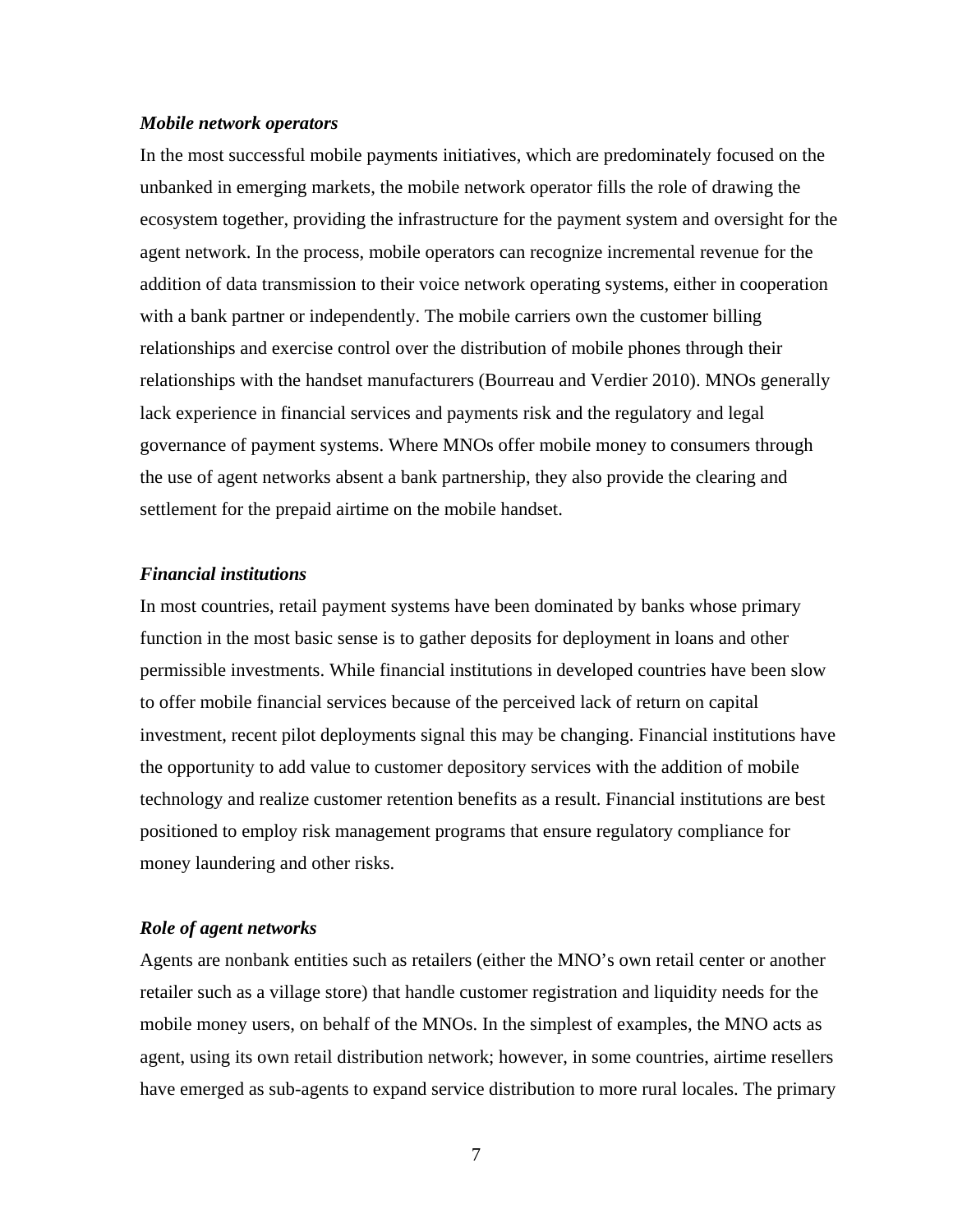role of an agent is to accept and disburse cash, in essence providing cash-in and cash-out services from the consumer's mobile handset. In this role, the agents serve as branches for the mobile network operators and act as the primary touch point for the customer relationship. As the liaison between the MNO and the consumer, the agent bears responsibility for account opening, customer due diligence, and know-your-customer program compliance.

Retail sales stores and airtime resellers are typical candidates for MMT agents because they tend to have sufficient liquidity to satisfy consumers' needs to deposit and withdraw cash. This network of local agents can expand the mobile operator's reach to rural areas in order to achieve a higher level of penetration in unbanked markets where there is no physical bank presence, essentially enabling a branchless payment system, outside the traditional bank-led business model. Agents typically provide liquidity with funding from other business activities including selling airtime in addition to general merchandise (Bangens and Soderberg 2008).

One example of an efficient agent network is the Safaricom M-PESA model. Safaricom's agent network has evolved into a two-tier structure with master agents who manage liquidity as the liaison between Safaricom and the individual stores, or sub-agents under their management framework. The master agent buys and sells cash from Safaricom, makes it available to the sub-agents, and distributes agent commissions (Bangens and Soderberg 2008). Agents receive commissions for transactions, holding the balances on their own cell phones (Jack and Suri 2010). These mobile airtime balances and cash on premises are the critical elements of the agents' liquidity management system.

## *Regulators*

Regulators also fill a critical role in the ecosystem, as they work to strike a balance between providing prudential, risk-based oversight and encouraging innovation, efficiency, and financial inclusion. Regulators will be challenged by the pace of innovation in mobile payment services and the increasing opaqueness in payment transactions from a regulatory oversight perspective. Mobile transfer systems are giving rise to new challenges in how to establish effective regulatory infrastructures to provide oversight for converged banking and telecom industries in a cross-border context. The telecommunications industry in most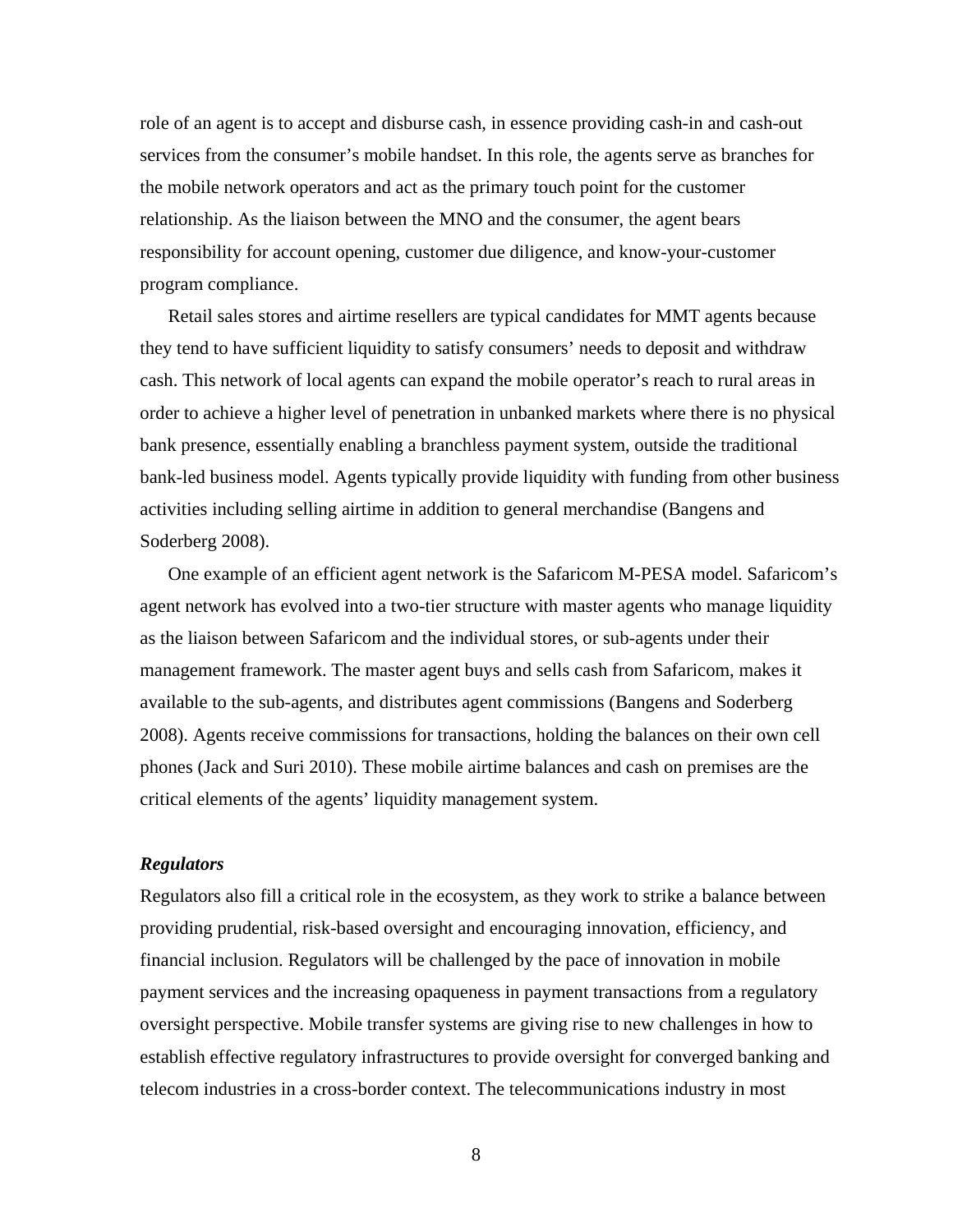countries is regulated on the basis of a public utility, whereas the banking sector is regulated on the basis of safety and soundness and capital adequacy.

The telecom industry in most countries lacks experience in financial services and the business risks associated with this expanded role. Furthermore, the regulatory infrastructures for mobile carriers in many countries are in nascent stages of development with respect to mobile financial services. GSMA has published guidance on developing a regulatory framework for mobile money transfers with a focus on the remittance segment, recognizing that mobile operators lack experience in payment regulation. The aim of its report is to explain potential regulatory issues arising from mobile operator payment services (GSMA 2007).

#### **3. Business models**

Different mobile payments business models have emerged depending on the applicable regulatory climate, consumer culture, and demographics. In the most basic sense, a business model may be bank-centric, mobile-operator led, or partnership led (Boer and de Boer 2010), with technology service firms often included to enable the application or platform for payment service delivery. A number of mobile payment solutions have been introduced recently that cooperate with the major card networks as a funding mechanism and payment channel for P2P mobile transfers. While there are numerous pilots introduced and in various stages of development, many of the card-funded solutions recently introduced, the payments that are initiated by the mobile device are then postpaid by the consumer. While this paper discusses developments in the use of airtime beyond P2P transfers to point-of-sale purchases, the paper's scope does not extend to mobile proximity payments enabled with contactless technologies such as near field communication  $(NFC)$ .<sup>[3](#page-8-0)</sup>

## *Bank-led models*

 $\overline{a}$ 

In the bank-led model, the financial institution controls the customer relationship and provides mobile services primarily as a new channel to existing services. The mobile operator provides the channel for the domestic transfers and international remittances conducted by the financial institution. There are fewer examples of bank-led models in

<span id="page-8-0"></span> $3$  NFC is a short-range wireless technology that stores account information in a chip embedded in a card, mobile handset, or some other device for the purpose of enabling proximity payments.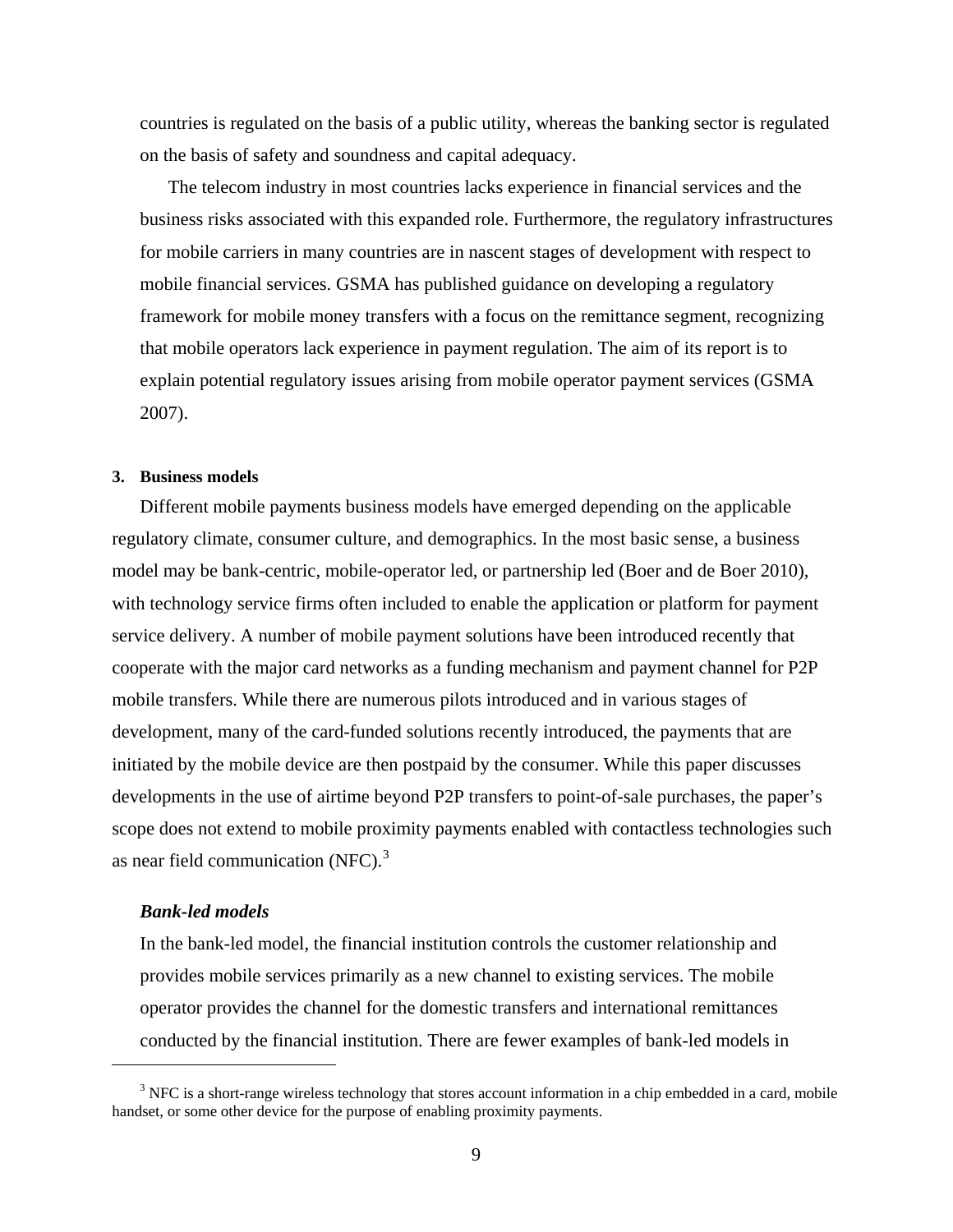mobile payments services because of the perceived value proposition relative to legacy payment services and the limited ability to reach the unbanked market segment that has driven adoption in most markets. One example is Rabobank in the Netherlands, which in 2006 launched its own mobile virtual network operator service (Boer and de Boer 2010). However, the uptake in this service has been slow and the bank has struggled to gain critical mass adoption.

#### *Mobile network operator-led models*

A mobile network operator-led business model limits or eliminates the involvement of the financial institution in the payment delivery, clearing, and settlement. In emerging markets, mobile network operators are dominating the mobile money transfer market, creating the customer relationship and providing the service distribution channel, with clearing and settlement functions often agnostic to the participation of mainstream financial institutions or central banks. Mobile network operator models thrive in developing markets because of their ability to reach large numbers of unbanked people in physically remote locations beyond the presence of bank and landline infrastructures. The geographic reach of this model may be extended through bilateral and multilateral agreements with other wireless carriers, which allow them to expand their remittance services beyond their own geographic borders and regulatory jurisdictions. Some international remittance mobile operators have begun to establish partnerships with service providers such as Western Union and MasterCard, for example, to expand their subscription and payment system networks. GSMA provides guidance to mobile operators and advocates a multilateral or networked hub model to ultimately establish broad-reaching, ubiquitous network coverage—in a sense, consolidating various proprietary models in support of interoperability (Jenkins 2008).

Safaricom's M-PESA and Austria's Mobilkorn represent successful models where the mobile operator controls and manages the payment system (Boer and de Boer 2010). These MNO-led systems typically rely on short message service (SMS)-based low-value payments. In some of the emerging payment schemes, the wireless carriers sometimes charge the mobile-enabled payment sent via text message to the consumer's mobile phone bill, as in the example of the Haiti earthquake relief efforts. In this example, consumers sent a text message to provide the desired donation amount to the selected charity in Haiti in a postpaid scheme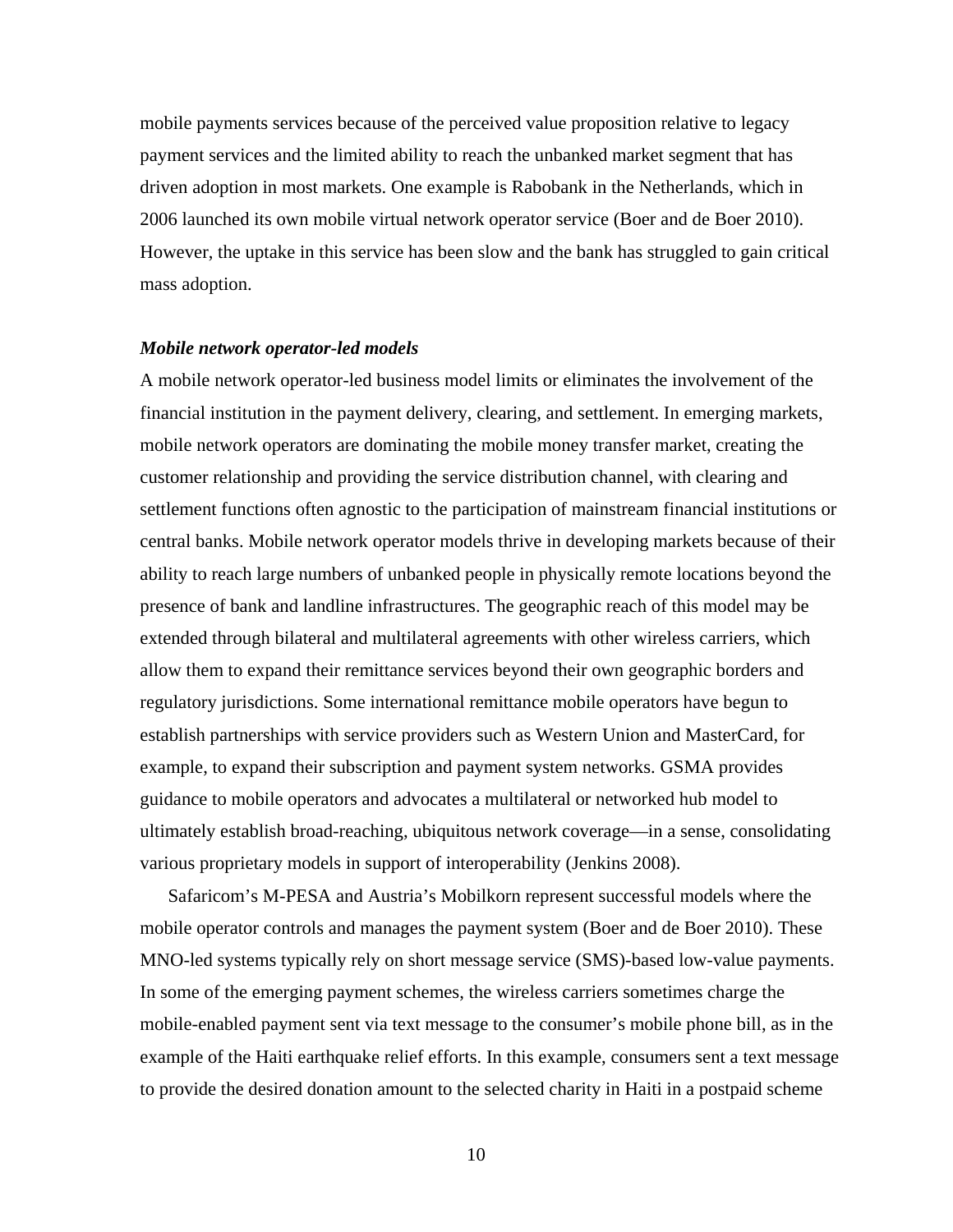with the telecom remitting the funds immediately and collecting from the consumer after the fact. In this mobile-centric business model, human agents serve as a backbone for the ecosystem, providing a system of branchless banking, with users making transactions often without bank accounts.

## *Partnership models*

In the partnership model, the financial institutions, mobile network operators and third-party service providers that make up the ecosystem partner and collaborate to provide payment services. In this model it may be possible to capitalize on each organization's respective strengths in terms of providing customer service, introducing innovation, and ensuring an environment of sound regulatory compliance. New payments solution providers face limited barriers to market entry with less stringent regulatory oversight and lower capital requirements than traditional bank counterparts. Companies such as PayPal, Obopay, and Cashedge, to name a few, have launched P2P payment services in the United States and abroad independently and in partnership with financial institutions. Other entrants in the mobile payments space, such as Visa and MasterCard, have announced numerous money transfer initiatives in 2010 in partnership with financial institutions and money service businesses like Moneygram and Western Union.

#### **4. The mechanics of airtime exchange and mobile money**

At some point in the early evolution of mobile payments, mobile network operators discovered that consumers in developing countries wanted the ability to fund other phone accounts, typically friends and family members with whom they exchange remittances. Oftentimes the recipient of the airtime would desire to cash out the value, as a means of delivering actual money (Beccue 2009). Telecoms responded to this consumer need and as a result, airtime is now being commoditized to replace cash and barter-based transfer systems in many countries that have traditionally relied upon informal value exchange systems. In addition to money transfers, in some countries, airtime is beginning to be used to pay for everyday goods and services, essentially transforming the mobile device into an airtime wallet (MMT Global Gateway 2008).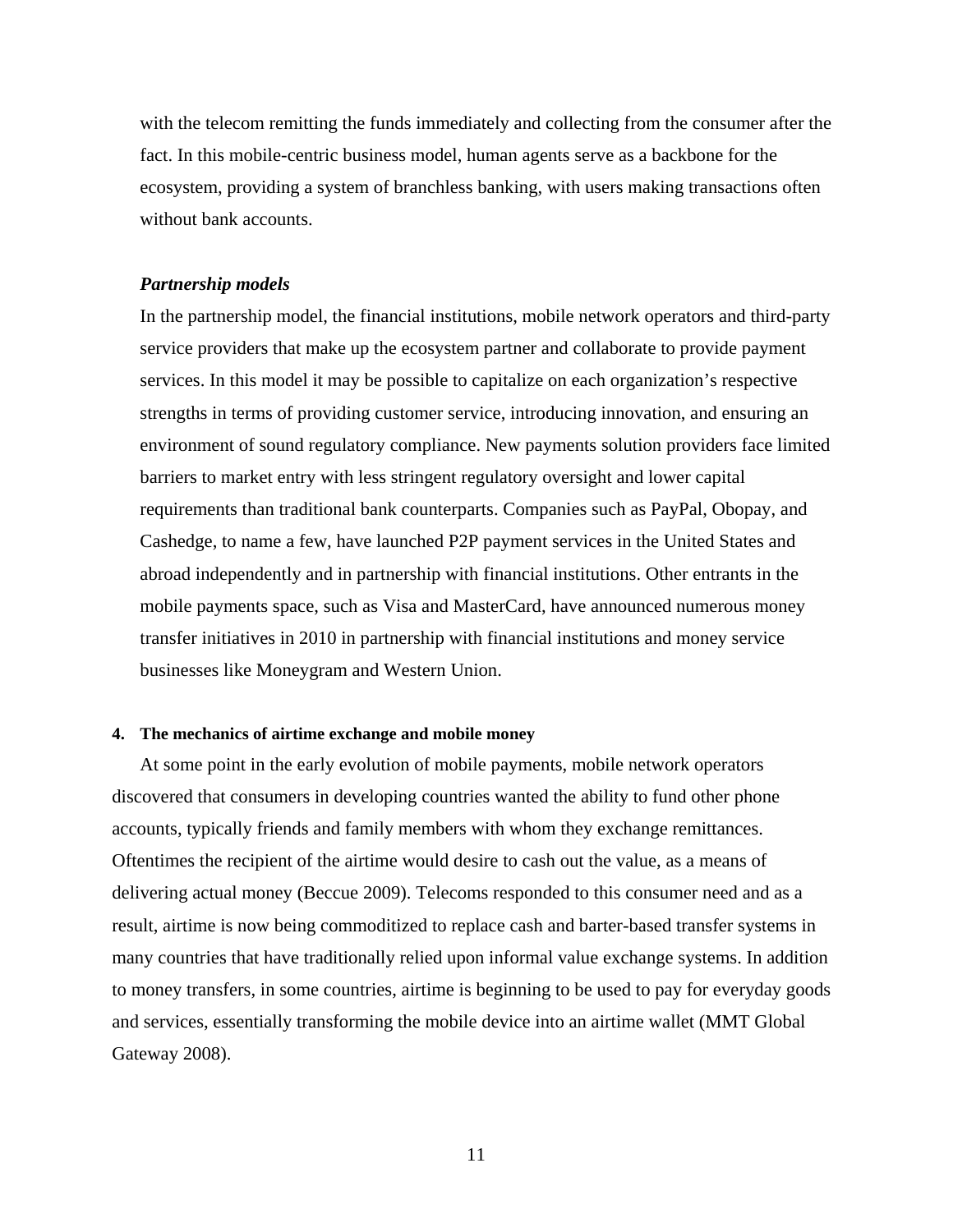A user may fund the mobile transaction either by prepaying for airtime, thereby "topping up" the account and then using the value as a medium of exchange, or by establishing a stored-value account maintained by the carrier for the mobile phone holder, which can then be used for transactions. A mobile top-up request can be executed through the mobile operator's network to debit the account of the payment initiator and credit the account of the recipient. Some networks permit roaming prepaid users to top up their accounts using vouchers purchased from other network operators, which may be impacted by foreign currency conversion charges.

Some telecommunication network providers also permit the transfer or resale of airtime credit on the mobile device, in a fashion similar to currency or other payment vehicles (ICT 2010). In this practice, the telecommunications firm authorizes its retailers to market and sell mobile phone airtime credits in return for a small fee, which permits consumers to sell surplus credits for unused minutes to a third party. This commoditization of airtime permits the operator to efficiently expand its agent network to remote and rural geographies typically underserved by mainstream financial services providers. Airtime credits provide a means for consumers to cover losses on unused airtime minutes by selling it to a third party at a discount or in exchange for cash or services. The agent or other airtime reseller purchases the airtime from the mobile network operator at a discount and then sells to mobile subscribers at full price, thereby gaining a revenue margin (Skoczkowski 2008).

In African countries that have witnessed rapid adoption of mobile payment services, MNOs have begun to provide discounts to customers for purchasing mobile airtime directly from the operator instead of through the retail agent to bypass distribution layers and their respective commissions. The success of this relationship is predicated upon the reduced overhead and distribution costs for the mobile operator along with the income from the airtime markup that goes to the reseller. The utility of this emerging airtime transfer model has contributed to its success in financially underserved markets such as in South Africa, Kenya, and the Philippines (ICT 2010). However, some discounting practices may occur informally, which limits the ability of transaction participants to confirm or dispute the terms of the transfer arrangement.

In the United States, the telecom firms have introduced pilots that allow customers to make payments for low-value goods and services with the charges posted to the customer's phone bill to be postpaid. Carriers are beginning to provide credit for digital goods in computer games, ring tones, and for charitable donations. The Haiti earthquake relief effort engaged the participation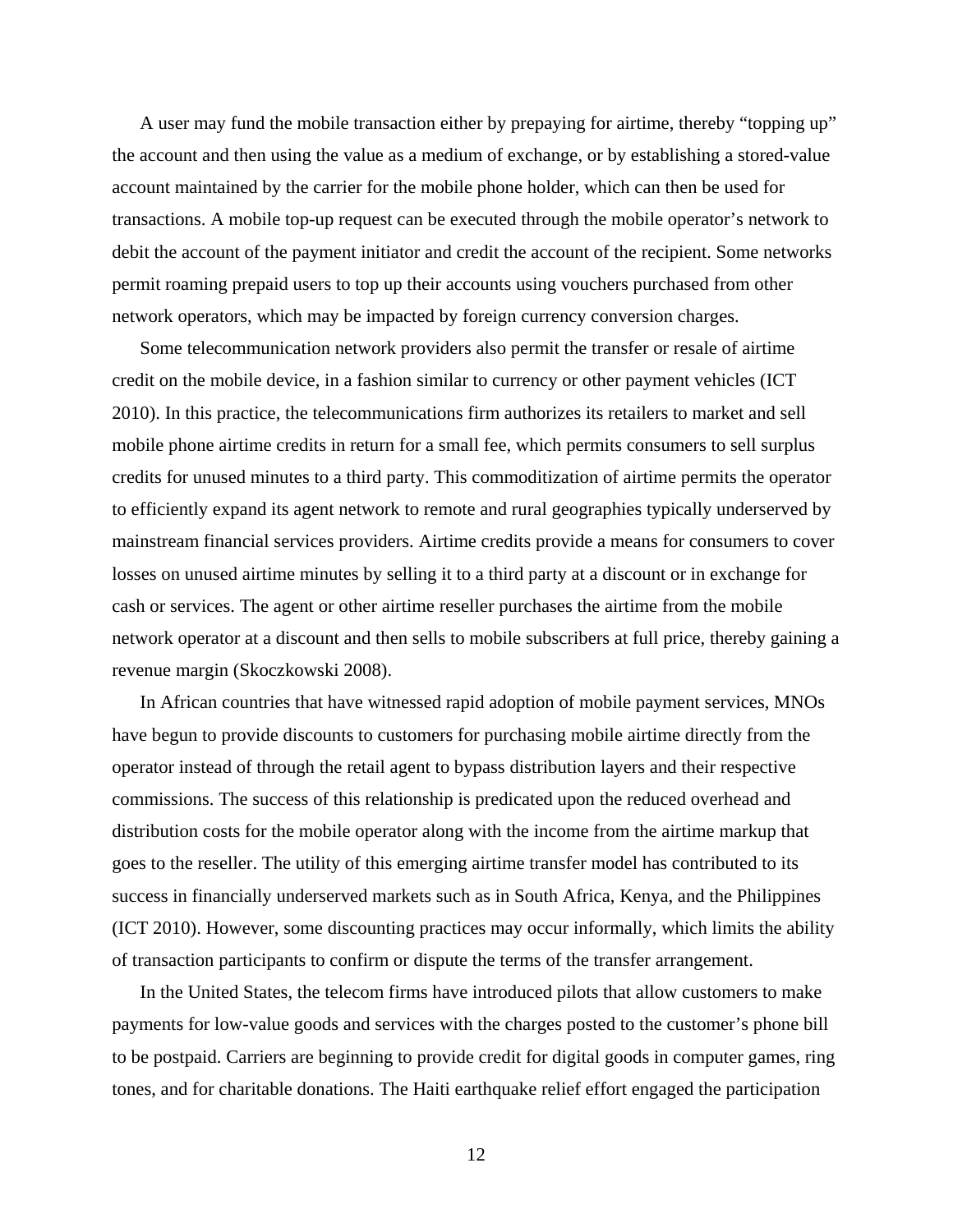of major U.S. carriers and raised millions in donation payments, demonstrating a potential willingness on behalf of consumers and telecom firms to adopt the mobile payment method.

## *Technologies supporting mobile payment transfers*

There are two primary technical protocols for conducting mobile money transfers, including short messaging service (SMS) and wireless application protocol (WAP), a basic form of Internet web-browsing similar to PC-based online banking. Recently, new downloadable applications for smart phones have been introduced for mobile P2P transfers, which may leverage SMS or WAP technologies, to facilitate consumer payments. While both protocols have been used in various pilots, SMS is emerging as the most common method for smallvalue P2P transfers because of its simplicity and compatibility for usage in a variety of mobile phones, including low-end handsets. Since almost all handsets manufactured today support SMS as a utility, there is an established user habit that supports expanded use. As figure 3 shows, SMS text messaging is so prevalent today that the typical U.S. mobile subscriber sends and receives more messages than telephone calls (Covey 2008).



Figure 3: U.S. mobile calls versus text messages

While the use of SMS is on the rise, it may not be widely adopted for retail payments in the United States (Crowe, Rysman, and Stavins 2010) because of security limitations due to

Source: Covey 2008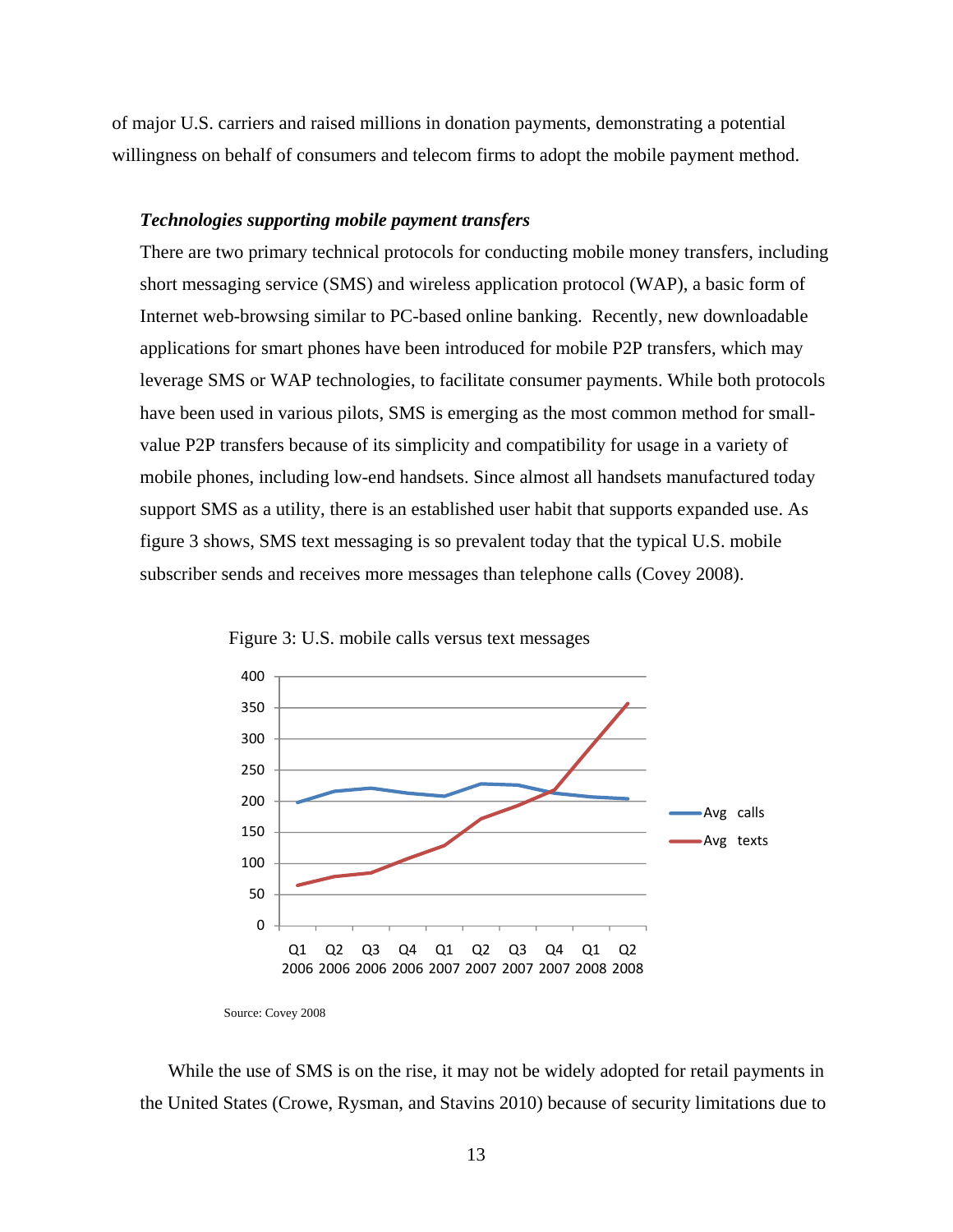the fact that messages travel and are stored on the handset in plain text without encryption (Mahmoud, Abdel-latef, Ahmed, and Ahmed 2009). Today, the leading examples of U.S. mobile money service provider P2P offerings via SMS include Obopay and Paypal (Crowe, Rysman, and Stavins 2010).

## *Funding and transaction flows*

The most basic mobile transfer schemes include the initial funding of the mobile account, typically with cash in emerging markets, but possibly with another payment vehicle such as a card-based payment and, conversely, the withdrawal of funds from a mobile account. Figure 4 illustrates a simple transaction flow for an MNO-based business model, such as M-PESA, in which the individual account holder is purchasing mobile money by depositing funds with an agent acting as an intermediary on behalf of the mobile network operator. Agents facilitate the movement of funds to (cash in) and from (cash out) the cell phone, depositing surplus cash in the MNO trust account or obtaining cash liquidity for operations by selling back airtime to the MNO.



Figure [4](#page-13-0): Cash in: MNO model<sup>4</sup>

Source: KSMS, USAID, and BAH 2010

<span id="page-13-0"></span> $\overline{a}$ 

 $4$  Figures 4–6 are simplifications of the more detailed transaction flow included in the source risk matrix.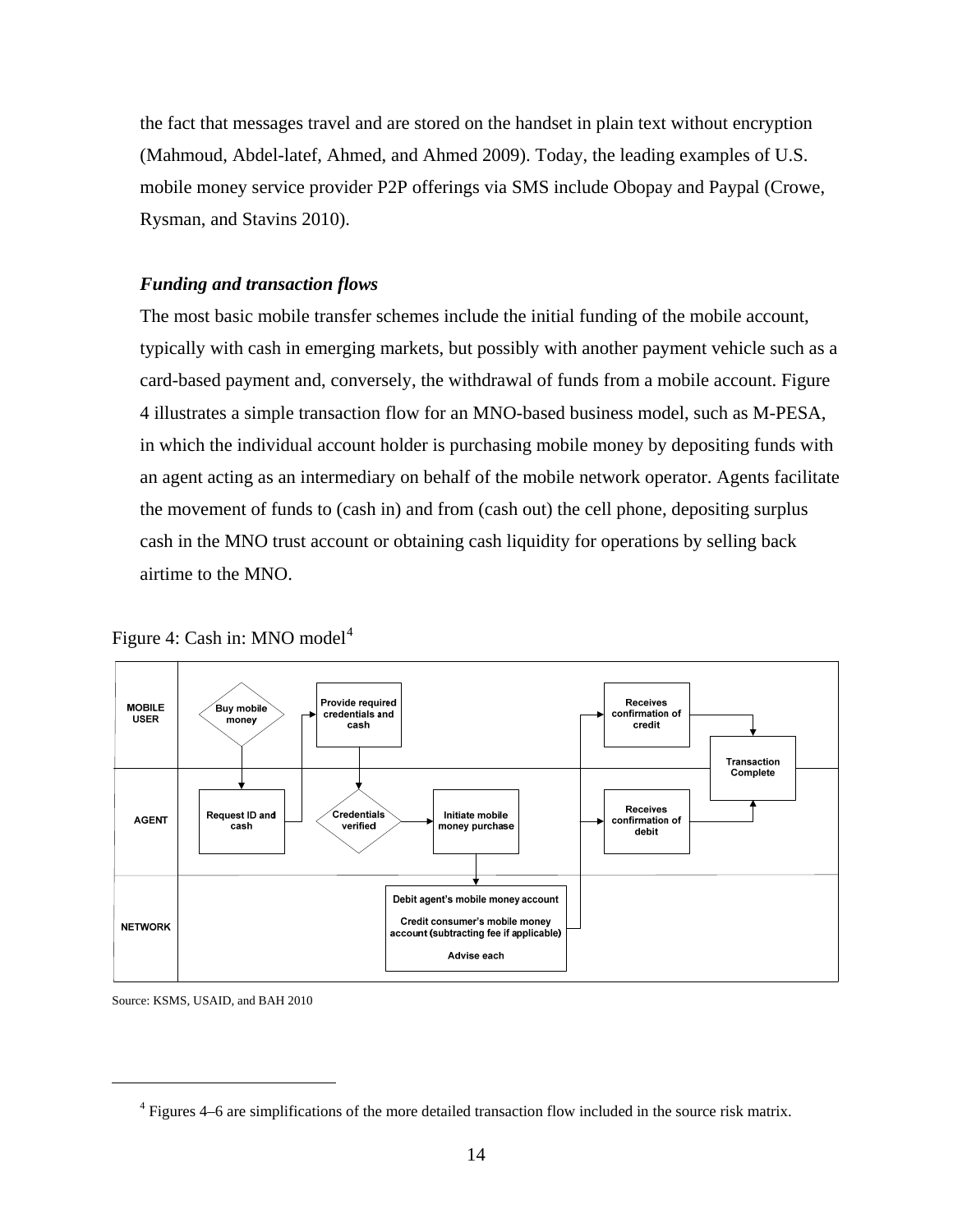Figure 4 depicts an example of a transaction in which an account holder purchases airtime from the agent, after producing identification documentation to allow the agent to verify his or her credentials and apply "know-your-customer" (KYC) due diligence procedures. Upon receiving the deposit (cash, in this instance), the agent credits the mobile money account, topping up the airtime or mobile money, with a corresponding debit to the account held in trust with the MNO. The agent sends a confirmation to the account holder via text messaging, and the transaction is complete. The mobile user has exchanged physical for virtual money, also known as e-float, which is now readily transferable to other mobile phone users who can likewise exchange it for cash with another agent in a separate location.

To better understand the payment transaction mechanics, it is instructive to view the M-PESA example. Safaricom accepts cash deposits from customers who have registered as M-PESA users (Jack and Suri 2009). Consumers register by providing an official form of identification such as a national ID card or a passport. Safaricom issues electronic credit measured in the same units as money in exchange for cash deposits and records the amount to the consumer's account. This e-float is then available to transfer from one registered user to another using SMS texting, or alternatively cashed out at a later time. Initially, the M-PESA service was designed to fulfill remittance needs but has been repurposed to allow consumers to use the electronic credits or prepaid airtime for paying for other goods and services (KSMS, USAID, and BAH 2010). Figure 5 depicts a simple transaction flow for receiving cash from a cellular account. In this transaction, the consumer may have received a transfer as a gift or a salary payment, for example, and chooses to withdraw some or all of those funds in the form of cash currency through the MNO agent. In a reverse sequence to the transaction described above, the agent or airtime reseller purchases airtime from a consumer after verifying the consumer's identification and credentials for authenticity and then debits the mobile account, with a corresponding credit to the agent's account with the MNO.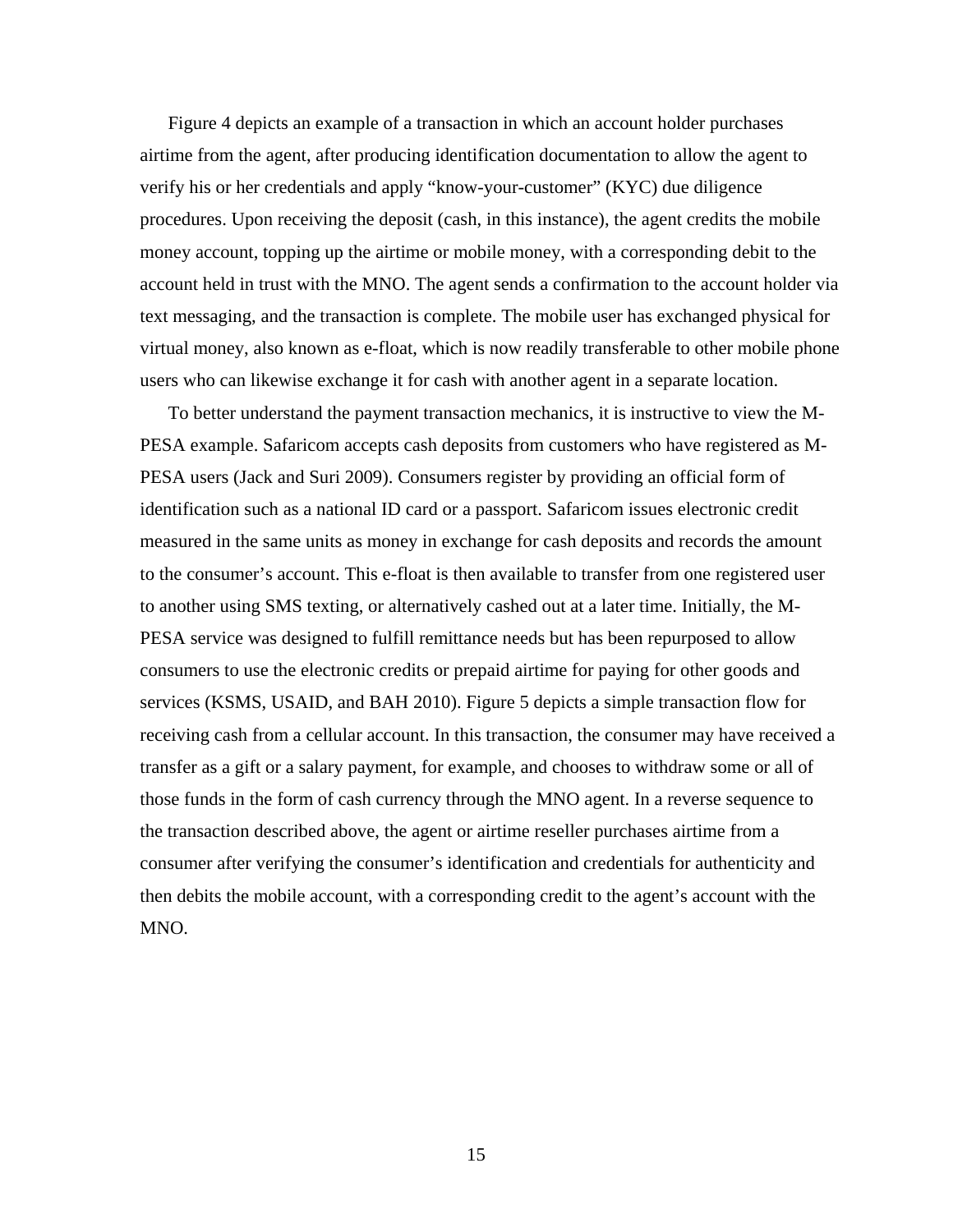



Source: KSMS, USAID, and BAH 2010

Figure 6 illustrates an example of the funds flow in a P2P mobile money transfer. In this simple example, the network operator performs clearing functions for the sender and recipient of the funds in order to complete the transaction. The mobile user first sends a text message to instruct the mobile operator to execute a transfer; the message includes the dollar amount to be transferred along with the mobile phone number of the receiver. The mobile network operator then routes those messages through its networks, debits funds from the message sender's source account, such as a prepaid account in the subscriber's network or possibly a bank account or card, and then credits the destination account, also possibly a prepaid account in the subscriber's network. The mobile phone service provider typically transmits a text message back requesting the sender's personal identification number (PIN) to authenticate his or her identity and confirm the transaction.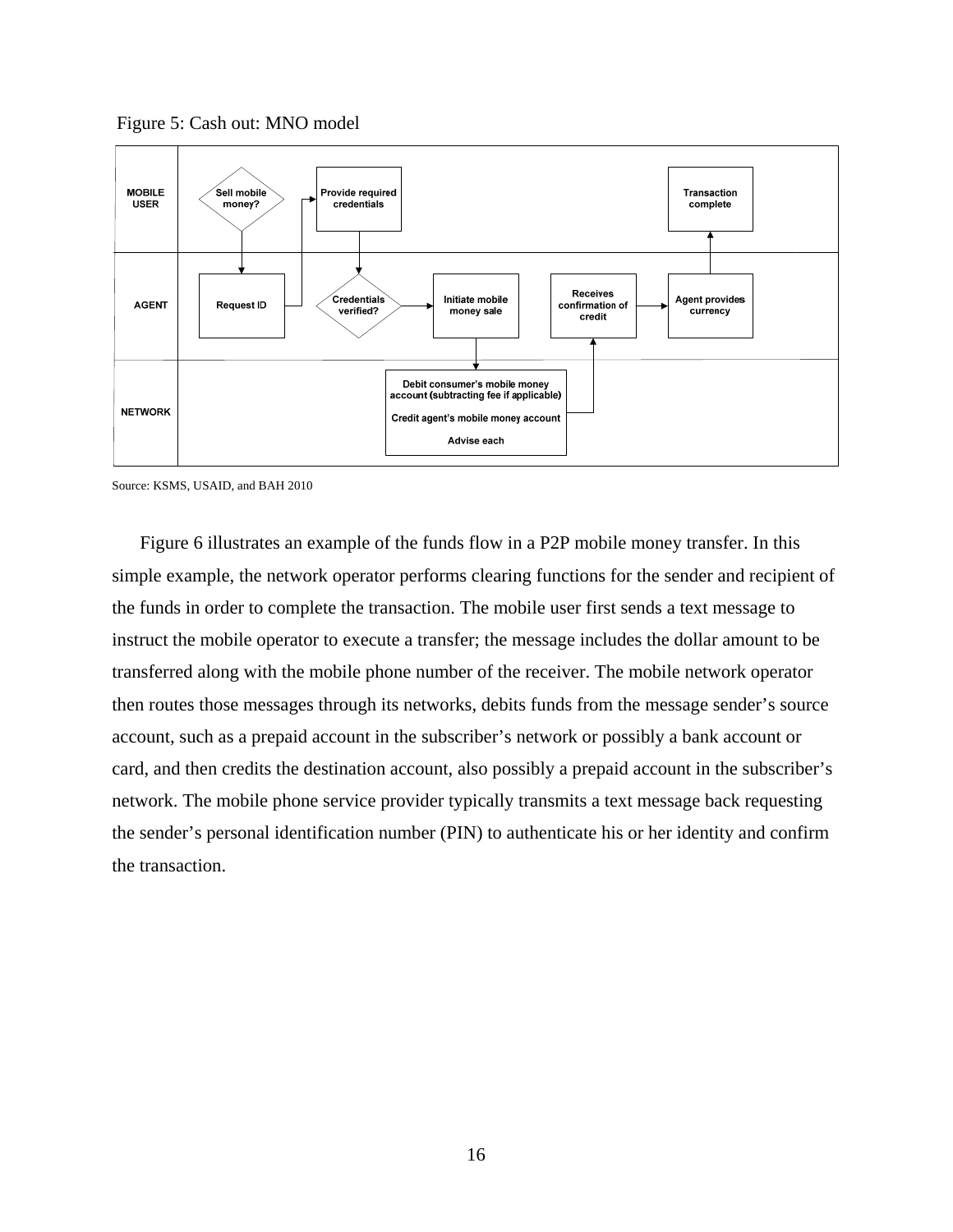Figure 6: P2P transfer: MNO model



Source: KSMS, USAID, and BAH 2010

 $\overline{a}$ 

When the sender provides the PIN, the service provider executes the transfer by notifying the receiver of the payment (KSMS, USAID, and BAH 2010). The recipient now has the option of cashing out the received funds, as illustrated in Figure 5; saving the funds in the mobile account for future use, potentially using them to pay for goods and services at a retailer; or sending the funds to another mobile account holder.

These fund flow maps are simple examples and are not inclusive of the possible schemes including stakeholders such as financial institutions and technology service providers and the corresponding variety of business models evolving in P2P services. In more developed countries such as the United States, the card issuers, money transmitters, and other mobile payment service providers<sup>[5](#page-16-0)</sup> are collaborating with financial institutions and carriers to offer services that use other electronic payment methods as funding vehicles for P2P transactions and mobile stored value. The convertibility of money for airtime and vice versa has led to discussions about the plausibility of airtime as an alternative currency. Central banks in countries where airtime is beginning to work like a virtual currency are monitoring its development and the potential

<span id="page-16-0"></span><sup>&</sup>lt;sup>5</sup> Companies such as PayPal, Obopay, and Cashedge Pop are generally referred to as mobile payment service providers, or MPSPs.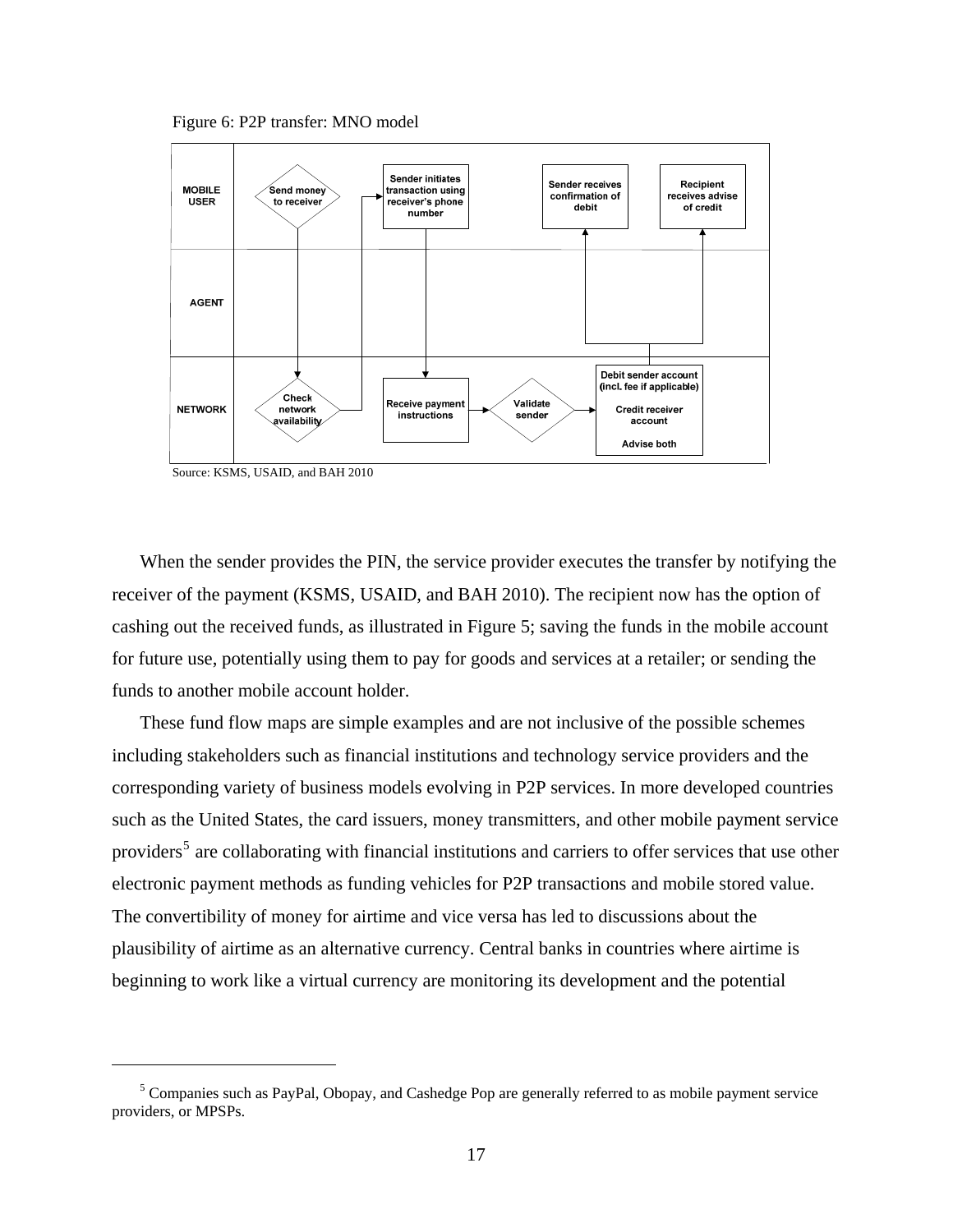impact on their economies resulting from influences on money supply, inflation, and interest rates (Pickens and Richardson 2007).

#### **5. Mobile money risk environment**

The risks that are inherent in all retail payments systems are also present in the mobile space, including money laundering, privacy and security, consumer protection, fraud, and credit and liquidity risks. In many countries, mobile payments are reducing the inherent risks in cash-based payment systems, improving transparency in fund flows and enhancing the potential for risk detection and mitigation as payment systems shift to a regulated environment. As mobile financial services evolve, however, there are numerous issues to consider for managing the risks that mobile phone-based payments may introduce. The large number of nonbank participants in the distribution of mobile payments, such as telecom firms and their agents, as well as technology vendors, may create additional risk considerations for payment regulators. In addition, there are other risks more unique to telecom firms that financial institutions and their regulators lack experience in detecting and monitoring. The multiple regulatory domains governing banking and telecommunications have been accustomed to operating autonomously from one another and will be challenged to learn how to effectively cooperate to provide oversight for mobile money transfers. The conjoining of these two previously distinct sectors will require a new cooperative regulatory environment across industries and geographical jurisdictions to employ risk-based and proportionate oversight.

## *Money laundering risks*

As telecom firms engage in financial services across shared networks in cross-border jurisdictions, the benefits of mobile payments, ubiquity, and rapid settlement may also increase the risk of money laundering in mobile transfer services. With potential gaps in regulatory oversight, rogue actors may find it possible to evade detection by dividing a large transfer of funds into small ones using multiple mobile phones and accounts. This new landscape may require a service-based risk analysis by regulators to determine new approaches to the oversight of money laundering risk (Chatain, Hernandez, Borowik, and Zerzan 2008). Money-laundering and terrorism-financing mitigation programs require service providers to institute a meaningful KYC process that is trusted by all parties to the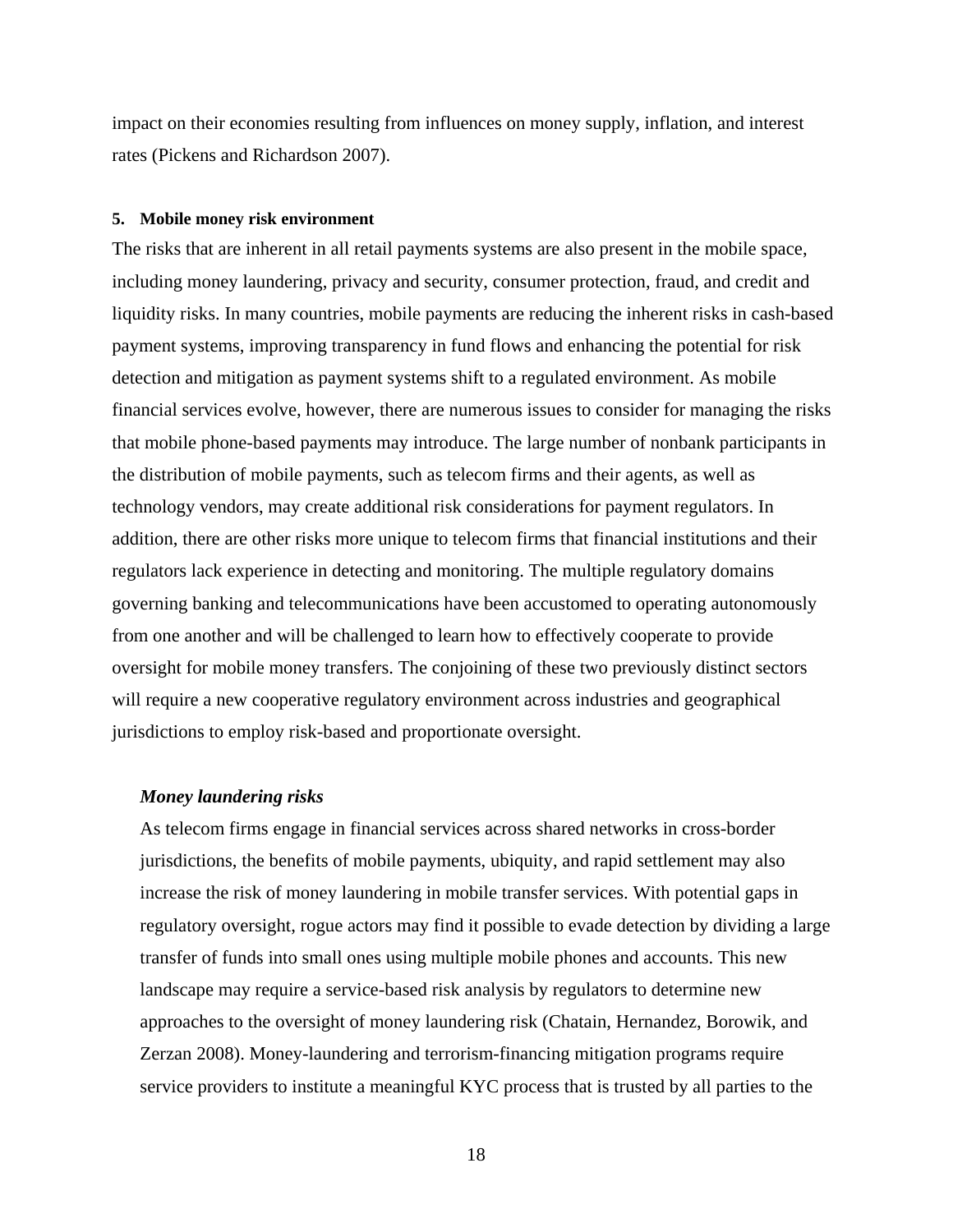mobile payment transaction. In the United States, anti-money laundering efforts have focused traditionally on high-value transfers, <sup>[6](#page-18-0)</sup> but in this brave new world, criminals may use mobile technology to evade detection by sending multiple small transfers, using multiple phones and accounts (GSMA 2009). Since mobile technology-enabled payments do not require the faceto-face interaction that takes place with traditional banking, a more opaque and anonymous experience is created that may permit the opportunity for criminal activity. This is increasingly important as mobile retail payments can occur rapidly and in cross-border environments.

There are numerous schemes for money laundering and terrorist financing that may migrate to the mobile channel, but "digital value smurfing"<sup>[7](#page-18-1)</sup> in particular poses a clear threat. In this scheme, runners—that is, the smurfs—bypass banks and regulatory reporting requirements by exchanging ill-gotten funds for digital value in the form of stored value. Smurfing used to involve stored-value cards but now the criminals rely on prepaid mobile credit on the cellular device. This scheme makes it possible for the proceeds of crime or terrorist financing to be transmitted over airwaves with the use of cellular phones (INL 2008). These opaque mobile transfers may move rapidly around the world in a digital format, immune to traditional regulatory oversight. Since there is limited expertise in identifying electronic payments crime in the communication systems, the potential for abuse should be considered.

Another issue is the implementation of money laundering risk controls and suspicious transaction reporting for telecom firms. Compliance with these anti-crime laws is a challenging proposition for telecoms because it represents unfamiliar territory to the telecom industry (GSMA 2008c). Similarly, because telecom regulatory oversight has not included financial services, knowledge of suspicious activity reporting may be limited. Compliance can be complicated further by the fact that in many countries nonbanks may not conduct customer due diligence and "know your customer" procedures because of regulatory restrictions (GSMA 2008d). In the United States, many mobile payment service providers are classified as money transmitters or money service businesses, requiring registration in

 $\overline{a}$ 

<span id="page-18-1"></span><span id="page-18-0"></span><sup>&</sup>lt;sup>6</sup> Bank Secrecy Act regulations, for example, require more complete information on transactions involving \$3,000 or more.

Smurfing is a term coined by the Asian Development Bank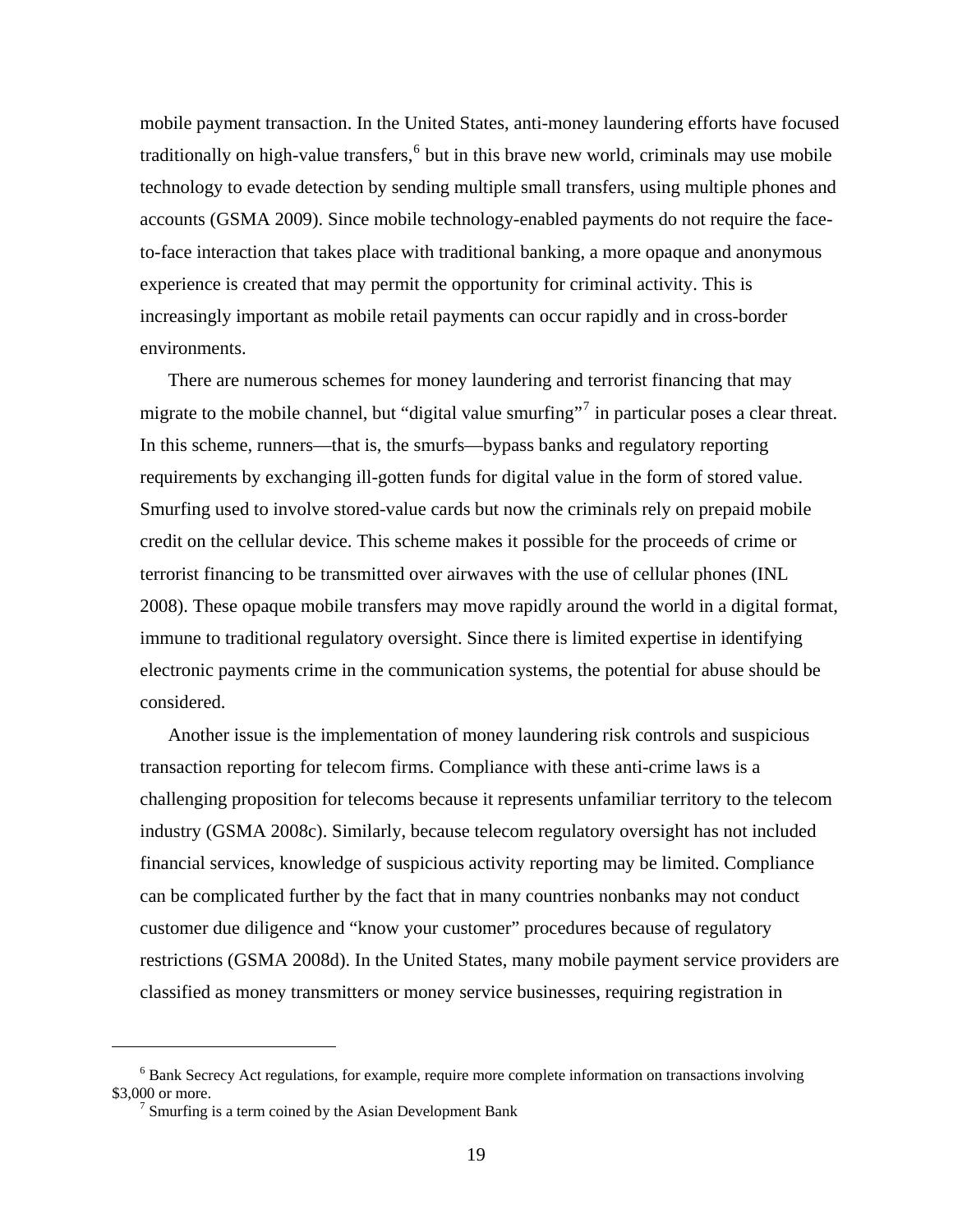individual states where they do business, as well as with the Financial Crimes Enforcement Network (FinCEN); but according to the U.S. Department of State's Bureau of International Narcotics and Law Enforcement Affairs, many of these firms do not register as required and there is limited enforcement of regulations that govern them (INL 2008).

## *Privacy and security*

The concerns for securing the mobile channel mirror the risks seen in the online environment, including authenticating the consumer's identity and protecting transmission of data from interception enabled by viruses, malware, and phishing attacks. Anecdotally, the mobile environment to date has been relatively secure compared to the online channel where privacy and security of personal and business data is frequently compromised through the use of malicious computer viruses, identity theft, and phishing schemes. The diversity of platforms and wide range of operating systems make mobile phones less vulnerable to attack than personal computers. The recent surge in smart phone applications may introduce vulnerabilities to malware attacks, which may increase payments risk going forward as bad actors gain access to personal information stored in the handset or accessed through a phone application. Finally, the growing use of SMS as a common technology for sending a payments message may demand further examination of the need to strengthen data encryption technology.

As the mobile industry is in its infancy, the optimal solutions to devising a secure and resilient payment channel are still in play. Creating transparency is a key consideration in addressing security issues—when consumers have the ready ability to view transaction histories on their handsets, the risk of account fraud and other risks can be avoided or mitigated.

#### *Consumer protections*

Telecom-specific consumer protections in most countries, including the United States, were not created with the need for financial services regulation in mind. The limitations of traditional financial regulation for emerging mobile commerce may result in gaps in legal governance and ambiguity with respect to the responsibilities and liability among parties involved in the payment service. The mobile commerce environment will demand that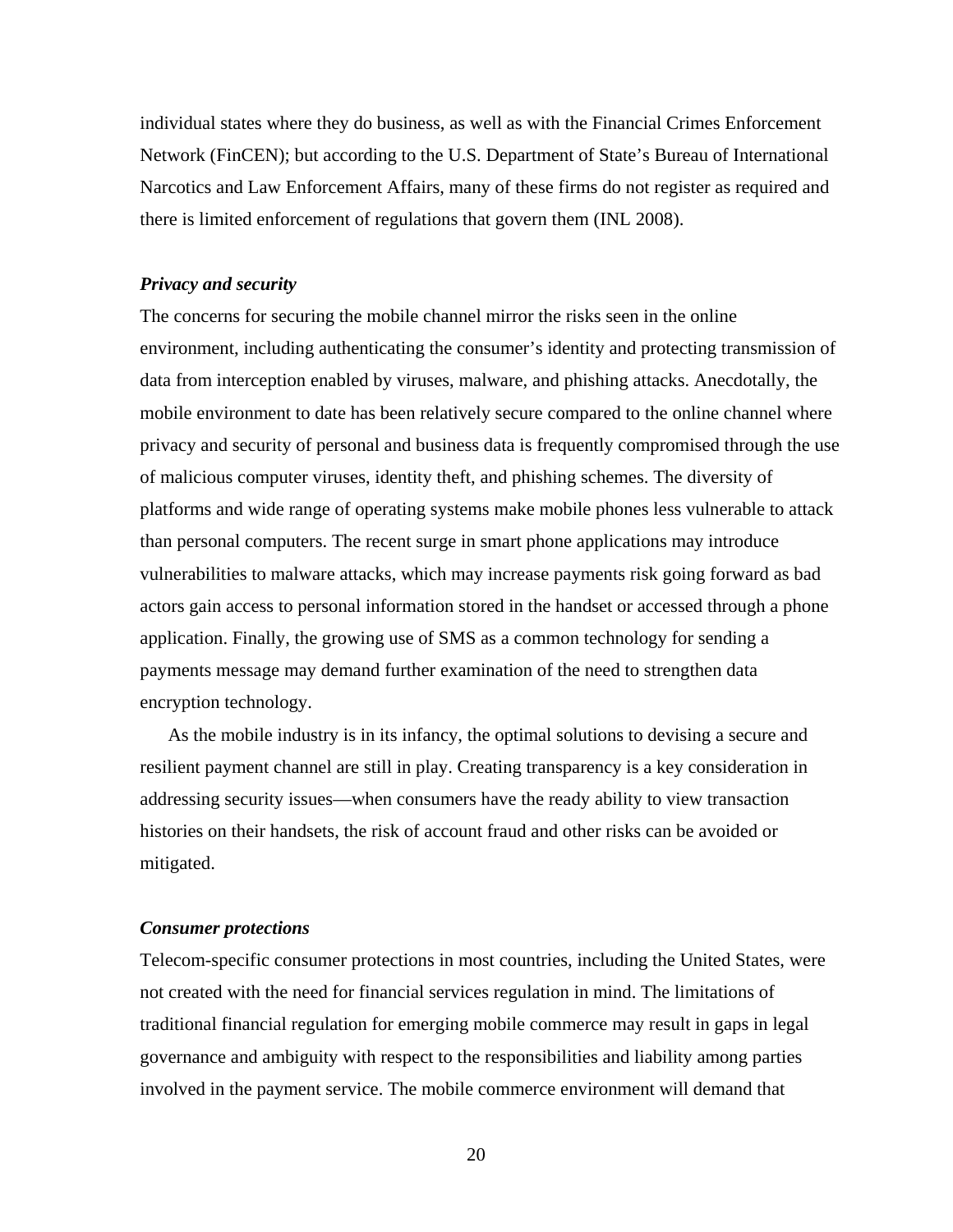financial regulations be adapted to provide oversight for the proliferation of new services, business models, and nonbank service providers.

New regulatory policy will require a comprehensive understanding of the new risks that mobile transactions introduce to consumers, including lost payments through faulty transmissions, fraudulent transactions, identity theft, or criminal activity on the part of the mobile operator, agent, or other payment service provider. In the United States, for example, the applicability of payment law to mobile payments is unclear since MNOs may not be required to provide consumer protections equivalent to those of the banking industry.

For example, Regulation E governing electronic fund transfers includes any entity that holds consumer accounts or issues a payment access device and provides electronic fund transfer services. While mobile money service providers in the United States typically comply voluntarily with Regulation E and other consumer protection laws, actual enforcement authority is fragmented, according to the state authorities where they are licensed. In the absence of Regulation E protections, it is unclear who will assume responsibility or liability for dispute resolution for billing errors, misdirected payment messages, fraudulent charges stemming from identity theft, or compromised mobile accounts resulting from lost handsets when authentication controls are intercepted. Some of these issues may fall within the scope of the Federal Communications Commission's Truth in Billing Requirements, but enforcement at this nascent stage will lag product and service deployment.

The GSMA provides general guidance for establishing regulatory environments for MMT that underscores the need to coordinate the consumer protection efforts of both the telecom and financial services industry. The cellular telecommunications trade association has also published best practices for telecoms in financial services as a proactive measure, in order to guide the offering of safe and trusted mobile payments and maintain public confidence.

## *Roaming fraud*

<span id="page-20-0"></span> $\overline{a}$ 

Recent successes in global-standards setting to promote interoperability among carriers<sup>[8](#page-20-0)</sup> have simplified the ability for mobile users to roam across geographic markets. The roaming agreements used by international operators to facilitate voice transfers can now be used to

<sup>&</sup>lt;sup>8</sup> GSMA has been active in developing international standards for interoperability in MMT.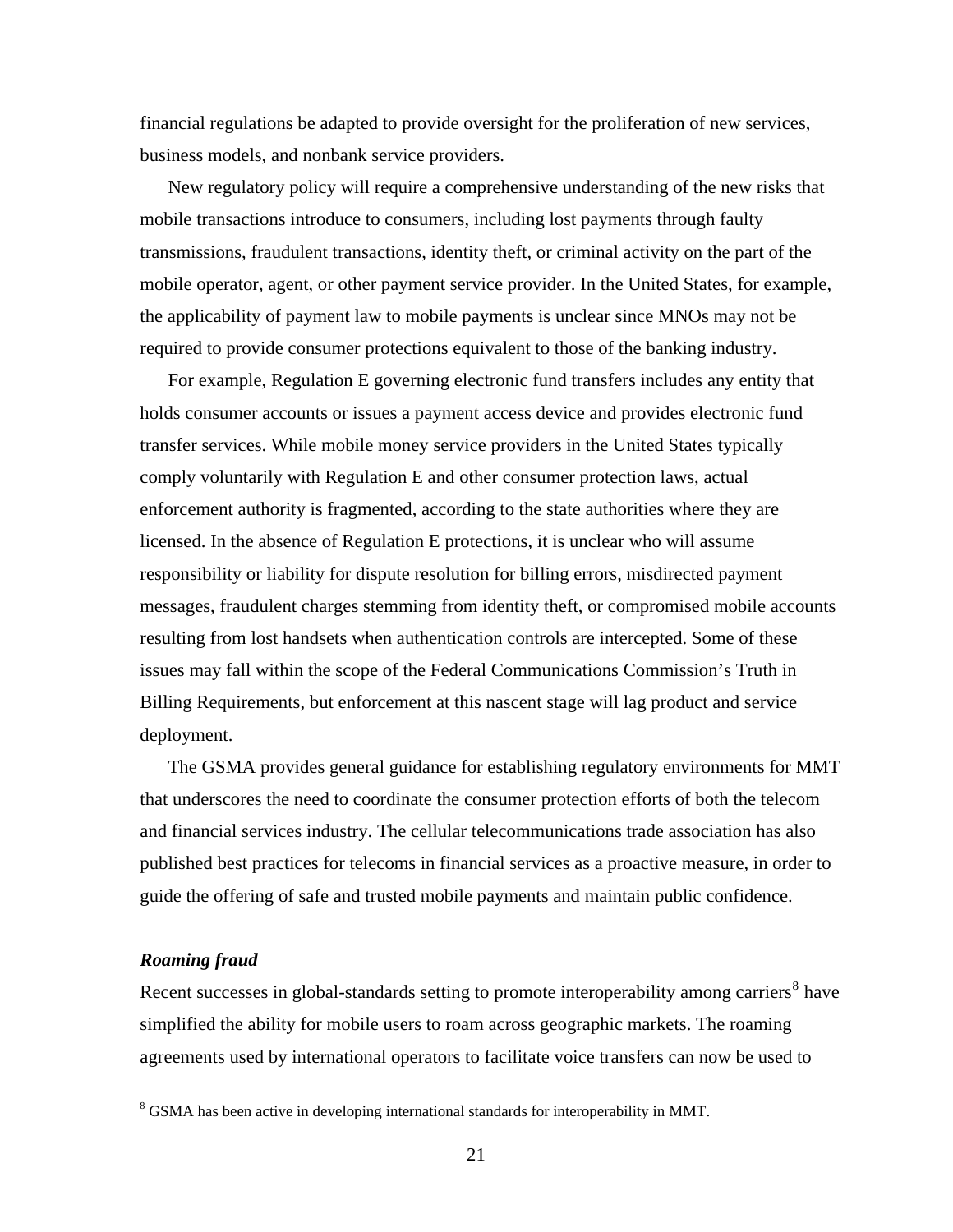send data in the form of cross-border payments. However, wireless data transmissions may be vulnerable to access by unauthorized parties who identify some means to intercept the communication between mobile devices. The growth in wireless telecom services has led to an increasing number of roaming agreements between telecommunications companies in different countries, enabling the transmission of international remittances via mobile phones. Roaming fraud represents a potential threat to the security of cross-border mobile payments. GSMA has recommended that near-real-time roaming data exchange technology be implemented for all GSMA members in order to reduce the occurrence of roaming fraud. The technology involves faster roaming-activity reporting and requires operators to send roaming data to partners within a prescribed time limit. The data includes key call information that can be analyzed if it is received quickly, in sufficient time to detect and mitigate roaming fraud.

## *Credit risk*

Credit risk may emerge in a postpaid scheme whereby the transaction is applied to the user's phone bill to be paid later. Possibly because of their lack of experience in managing credit risk associated with financial services, telecoms in global markets have largely focused on providing prepaid services in order to manage liquidity and mitigate risk, particularly in telecom-led models that do not rely on a bank partnership. In most countries, nonbank payment service providers are prohibited from accepting consumer deposits or using funds in financing payment activities, which serves to protect the consumer and limits financial system risk (GSMA 2009). For example, Safaricom's M-PESA mitigates credit risk by collecting prepaid funds from agents. Safaricom deposits into a trust account managed by a leading Kenyan commercial bank, which provides the legal protection for consumers.

In the United States, new P2P services typically involve an established payment vehicle such as a depository account at a financial institution or a credit card to fund the mobile payment. Programs in which the carrier posts charges to the consumer's phone bill to be postpaid have been largely limited to micropayments for charitable donations, as in the Haiti relief effort discussed earlier, and for small purchases for ring tones and virtual goods in online games. There is no current evidence to suggest that carriers have an appetite for managing credit risk in MMT.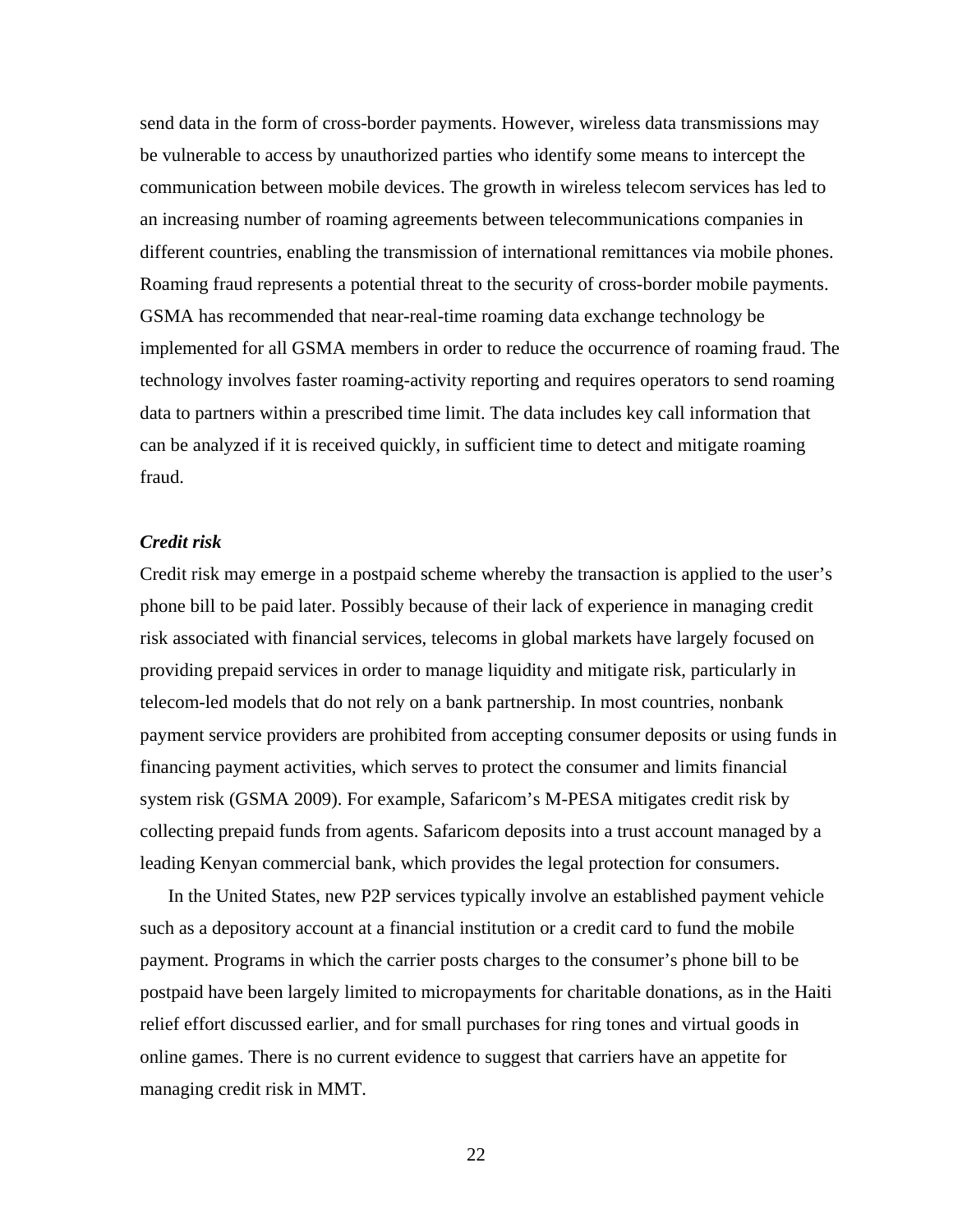## **6. Mitigating risk in mobile money transfer systems**

Since the success of any payment system is predicated on ubiquity, convenience, and trust, it is necessary to address emerging risk issues in order to maintain public confidence in mobile money. The risk of anonymity in mobile payments may require new authentication technologies such as voice recognition and fingerprinting to verify identification and to employ appropriate know-your-customer programs, particularly at vulnerable points of a transaction when cash withdrawals may be conducted. The use of more sophisticated control systems to flag unusual account activity, based on a customer's user profile, will be needed to detect increasingly complex money laundering schemes. Since mobile financial transactions occur rapidly, with funds being sent and received in fractions of a second, payment service providers may not detect suspicious activity in time to suspend a transaction. As mobile commerce advances, it will be necessary for mobile payment service providers to establish integrated systems of internal controls that respond quickly to suspicious activity.

The risk of inadequate regulatory oversight stemming from a lack of understanding about the risk exposure inherent in new mobile payment innovations- results in payment system vulnerabilities. Education and collaboration across organizational jurisdictions and the telecom and financial services industries will be necessary to detect and mitigate criminal activity, fraud, and other payment system risks.

Certain aspects of mobile handset technology may be leveraged to provide more secure transactions—by using identification tools to authenticate the user, for example, thereby reducing the risk associated with anonymous transactions. Digital wallets contained in the mobile handset that are provisioned with a secure element and empowered with multifactor authentication may also provide a more secure payment environment in the future. Locationbased services available in smart phone applications may also help payment service providers to authenticate the credentials of mobile users engaging in payments transactions. Finally, transaction limits imposed by carriers and financial institutions based on the customer profile and historical usage can mitigate the risk of unauthorized payments.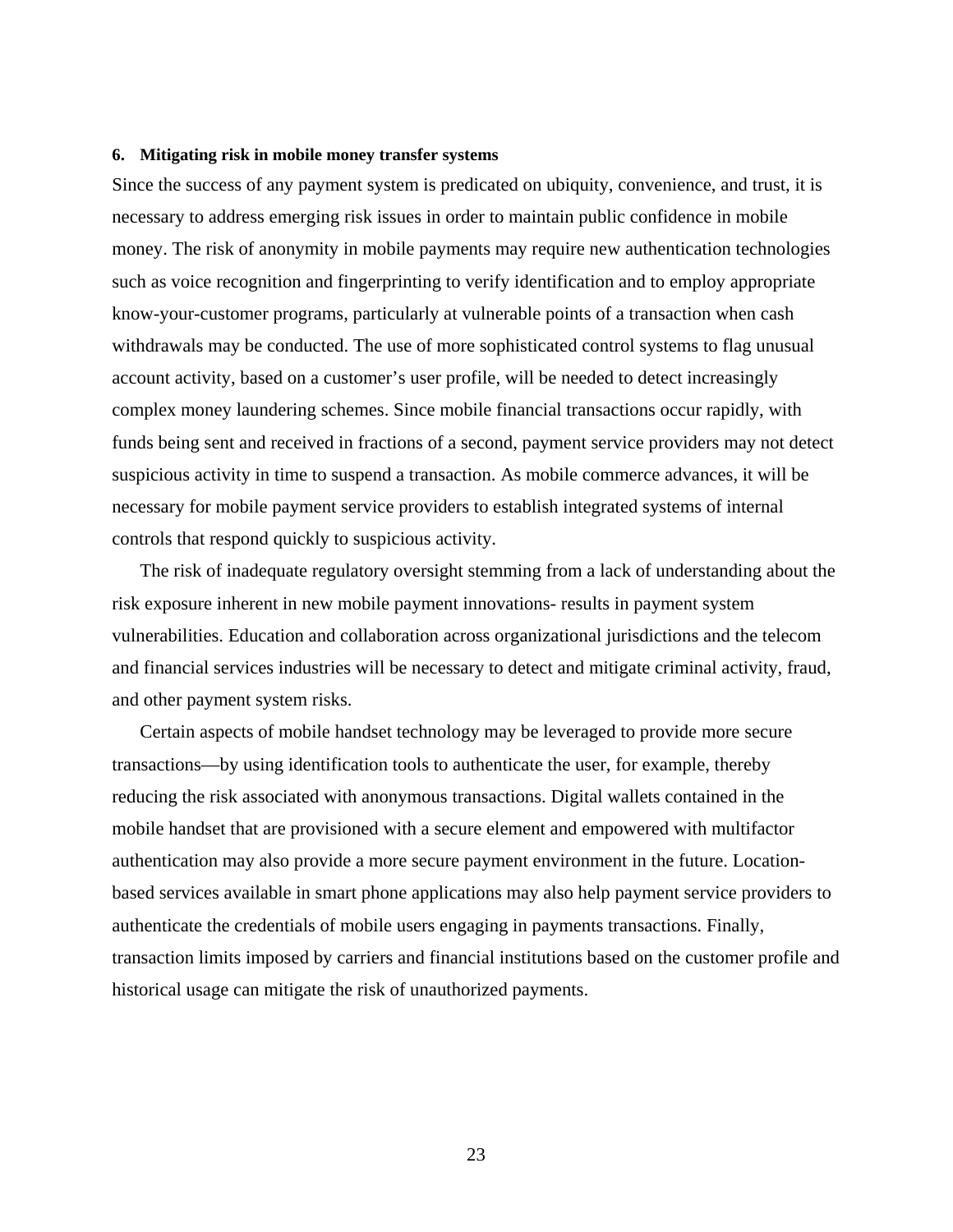### **7. Policy and regulatory considerations**

Mobile money merges the regulatory environments of both telecommunications and banking into a new paradigm that ultimately demands a collaborative dialogue to balance intervention for risk mitigation with market innovation. The primary goal of prudential regulation is to protect the interests of consumers and to enhance the integrity of a payment system by ensuring that participants have sound means for identifying, measuring, and managing business risk (GSMA 2008d). As mobile commerce evolves, gaps in legal and regulatory frameworks that ensure effective consumer protections and payment system integrity should become evident and will need to be addressed. This is a formidable task in an ecosystem comprised of new nonfinancial services providers such as telecoms, payments service providers, and payment application vendors, each with the ability to transact in a cross-border environment that spans different legal and regulatory jurisdictions.

The regulatory landscape is likely to evolve and to differ by country and business model. As a result, it will be important for telecom and financial regulators to coordinate a risk-based approach to understanding risks in mobile money transfer services and establishing oversight for mobile money and payment regulation. For example, a business model that involves deposit taking demands higher levels of consumer protections accompanied by regulatory oversight to ensure that the deposit taker and payment service provider are operating under safe and sound principles. In theory, the regulator should exercise sufficient control over the payment service providers such that public trust in the payments system ensures sufficient critical mass in adoption necessary for a safe and effective payments network.

Looking to the future, policy and regulation on an international basis will need to consider shared infrastructures that work harmoniously to address emerging risks in retail payments while recognizing the benefits of innovation and increased financial inclusion. Ultimately, mobile money transfer services will demand a paradigm shift in the way retail payment systems are analyzed from a regulatory oversight perspective, first within a country view and then in a crossborder environment. The new regulatory ecosystem for mobile P2P will need to clearly define the authority for supervising the payment provider. The oversight entity must have the authority to ensure that personal data is protected and that payment service providers bear responsibility and liability for customer relationships and provide reliable service.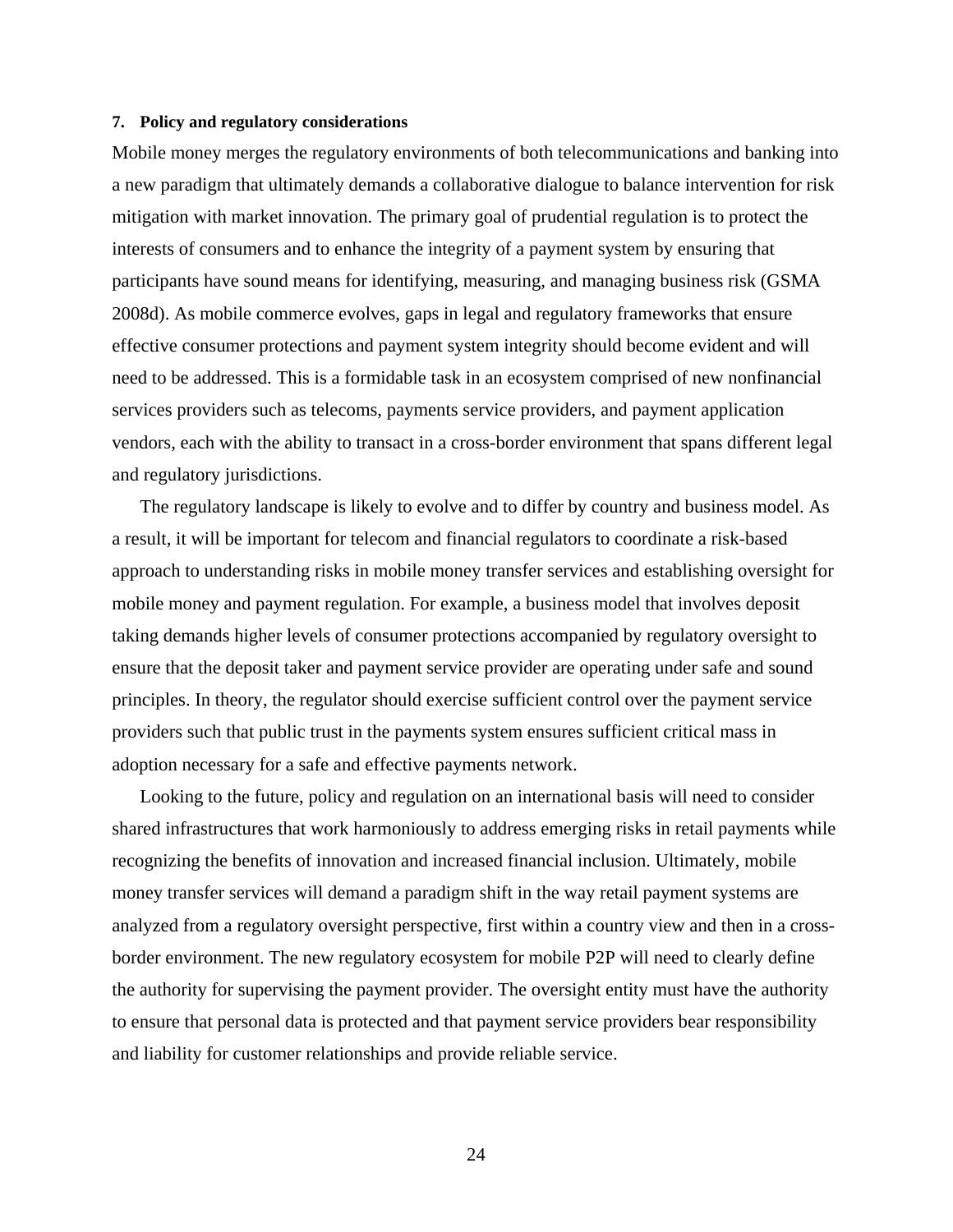The regulatory environment for mobile is complicated by different geographic jurisdictions, varying degrees of involvement by different central banks, and, most importantly, the conflict between regulatory systems that oversee banking versus telecommunications industries. The lack of standardization in this emerging industry segment means that no roadmap exists for implementation in countries where security and registration processes may be lacking. Obvious concerns are rising with regard to money laundering both domestically and cross-border, in addition to other frauds such as identity theft.

Cross-border fund transfers in the telecom-centric model pose the greatest regulatory challenges for retail payment systems as bank regulators have no jurisdiction over the actions of telecom firms. On the other hand, telecom regulators are unfamiliar with the risks and fraudulent schemes perpetrated in retail payments or may determine that customer protections for payments extend beyond their scope of authority and, as a result, collective regulatory oversight may provide insufficient governance. Furthermore, the absence of bank participation in telecomcentric business models raises questions regarding responsibility and authority for ensuring customer protections and efficient funds settlement.

One of the growing challenges presented by payment innovations is the creation of new laws and rule sets that provide different protections according to the payment type. This challenge is further complicated as payments converge and assume different formats along the supply chain. For example, a payment initiated via a credit card on a mobile device is subject to error resolution procedures and consumer protection standards established by the card networks. Similarly, Regulation E covers electronic transactions initiated from a bank deposit account, but that provision may not extend to airtime stored on the mobile device or with the MNO.

#### **8. Conclusion**

The ubiquity of mobile technology is advancing the adoption of mobile money transfer services for people in developing countries, providing a safer and more efficient environment for conducting transactions and improving financial inclusion. In developed countries, the increased functionality of smart phones with innovative payment applications is driving the potential development of new P2P services, as evidenced from pilot trials and recent partnership initiatives with traditional money transmitters and mainstream financial institutions with wireless carriers. As geographic borders lose their relevance, these services are likely to migrate to the United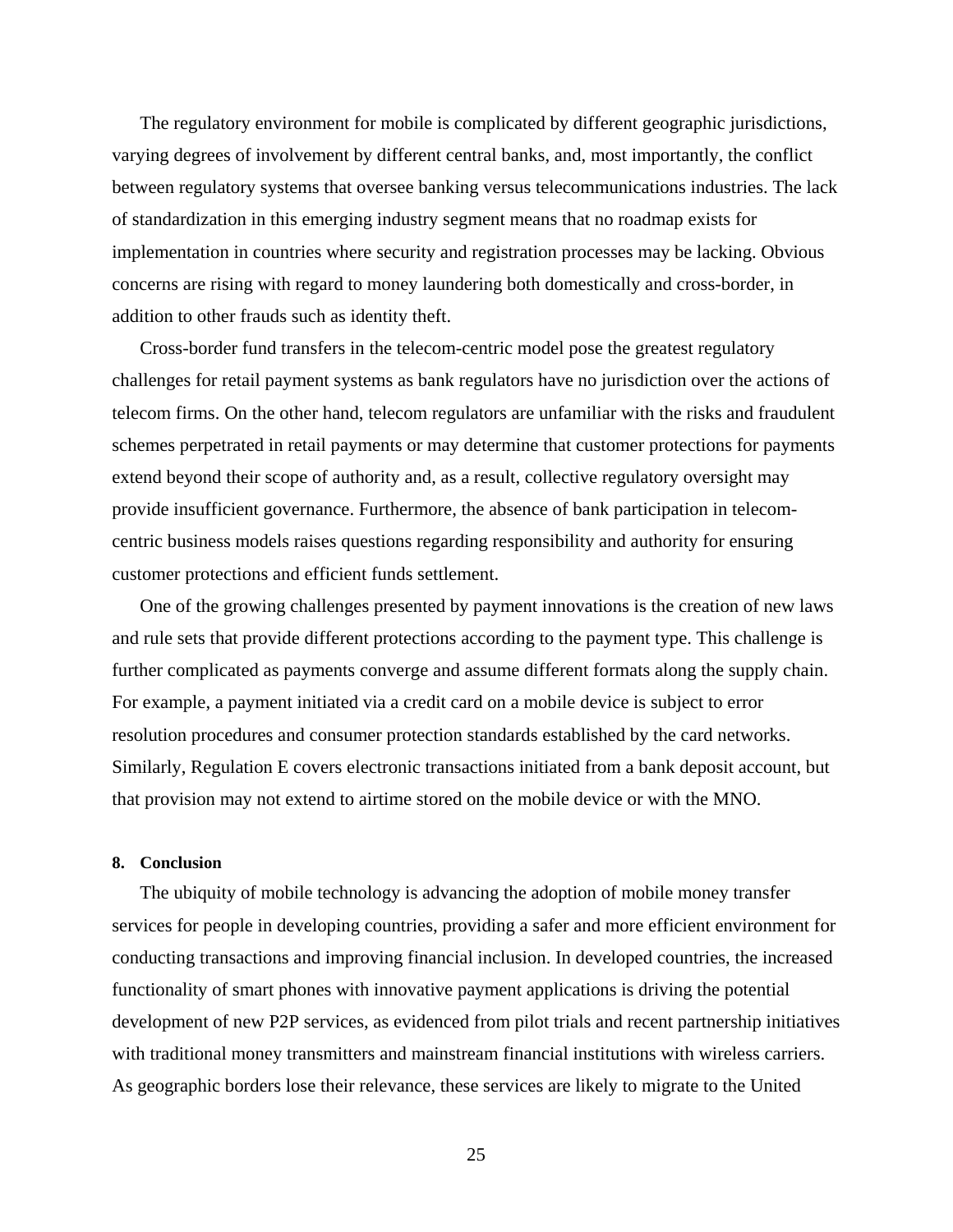States as they represent a viable alternative for underbanked consumers, immigrants, and financially mainstream consumers seeking an electronic P2P payment solution.

In the interest of preserving the integrity and safety of domestic and cross-border retail payment systems, industry stakeholders, policymakers, and regulators should cooperatively share information about service developments and consider potential gaps in regulation, with the following considerations in mind:

## • *The new mobile payments landscape requires the establishment of a dialogue between regulatory authorities for financial services and telecom sectors.*

New mobile financial services introduce unanticipated risk vulnerabilities that are not well understood by regulators of converged industries. Consequently, financial and telecom sector regulators need to understand the risks involved in MMT services and keep an eye toward establishing new regulatory concepts of electronic money and payment regulation. A program for routine communication should be established to ensure that regulators understand payment system risk issues and provide effective risk-based supervision for payment service providers.

## • *An oversight infrastructure for mobile payments, including the financial services of telecom firms, should be established either in partnership with existing authorities or as a new organization.*

While consortia and trade associations have acted proactively in providing guidance for telecoms engaged in financial services, there is currently no industry overseer to enforce that guidance and police rogue actors. In order to protect the integrity and ensure continued security of retail payment systems in the United States, an oversight framework for telecomled financial services is needed to mitigate the risk of abuse, fraud, and other illegal activity. This oversight might be established through the creation of a routinely convening workgroup represented by applicable regulatory authorities, or through the delegation of a new organization with specialized expertise and understanding of the unique and dynamic risk issues in mobile services.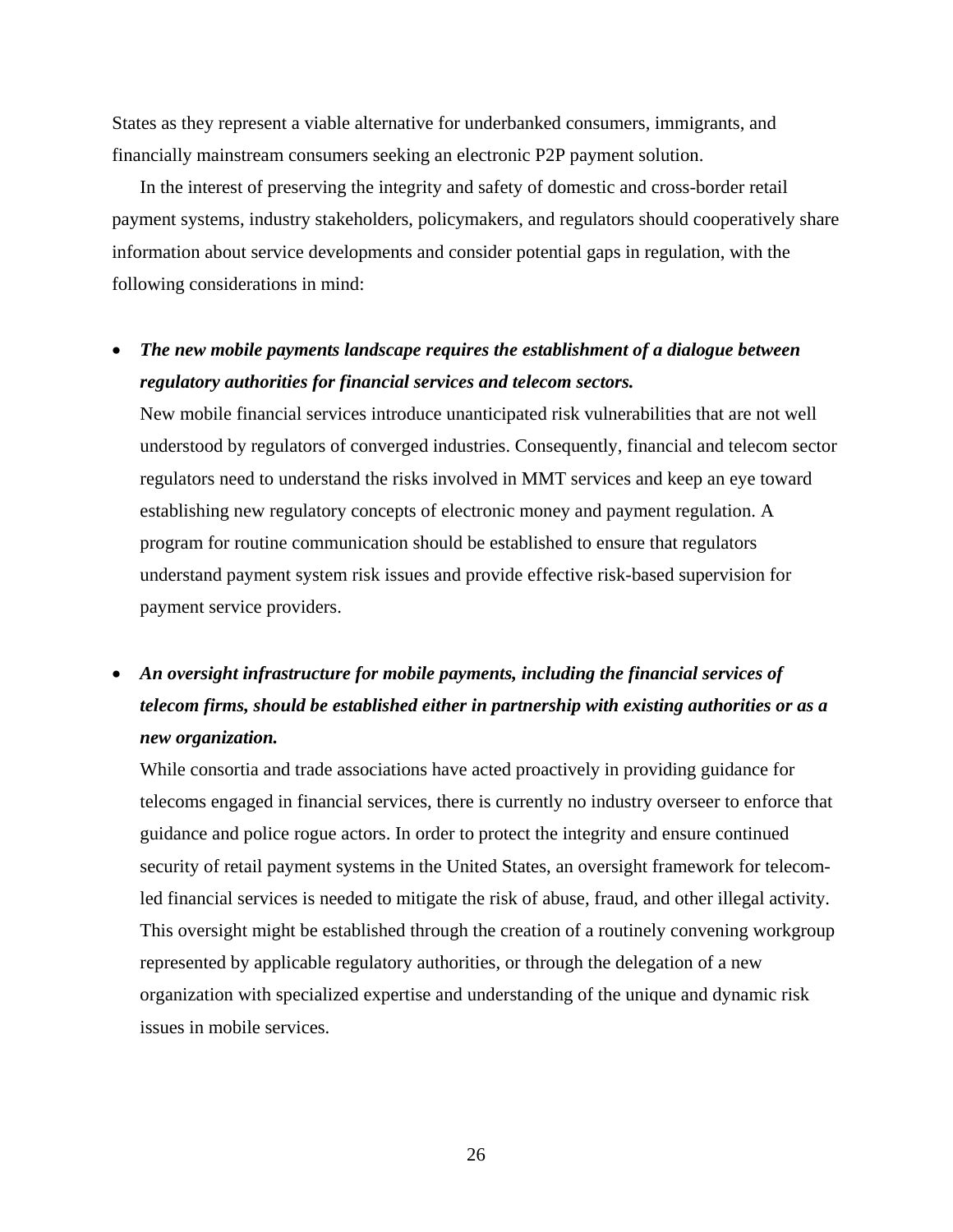- *Cross-border mobile remittances may require improved customer-data sharing on an international basis by central banks, regulators, and law enforcement organizations, as money transfer businesses are established in multiple geographic and legal jurisdictions.*  The increased interoperability among shared carrier networks is facilitating data transmission across geographic borders, whereby information about the parties to the mobile money transaction may go undetected by regulators and central banks of customers in the originating or receiving countries. International roaming and the wireless nature of financial transfers may create opportunities for money laundering abuse and other unforeseen financial crimes. The anticipated growth in mobile-enabled remittances requires that regulators contemplate a new environment of international cooperation and sharing of customer data and analysis. Regulators and other investigators of financial crimes also share a heightened need to understand the data processing capabilities in smart handsets and the complexities inherent in the multi-dimensional relationships among all participants in emerging m-commerce business models.
- *Mobile payment service providers in the United States should be required to establish programs to mitigate the risk of money laundering.*

As mobile networks expand through provider partnership agreements, the strategies used to detect the risks of fraud such as identity theft and money laundering will need to be more proactive and sophisticated. Evidence needed by law enforcement agencies to prosecute financial crimes in the future now exists in a digital versus physical state, requiring new methods for detection and monitoring data flows. All service providers, including telecoms, should establish anti-money laundering and KYC programs commensurate with the risk inherent in their mobile financial service offerings. Carriers should impose transaction limits for customer activity and use customer behavior to flag suspicious activity and avoid unauthorized transactions.

• *Converged regulatory authorities should examine consumer protection risks for potential gaps in regulatory oversight.* 

The applicability of Regulation E protections to stored-value payments should be reexamined in the context of mobile money transfers to prevent consumer confusion in error resolution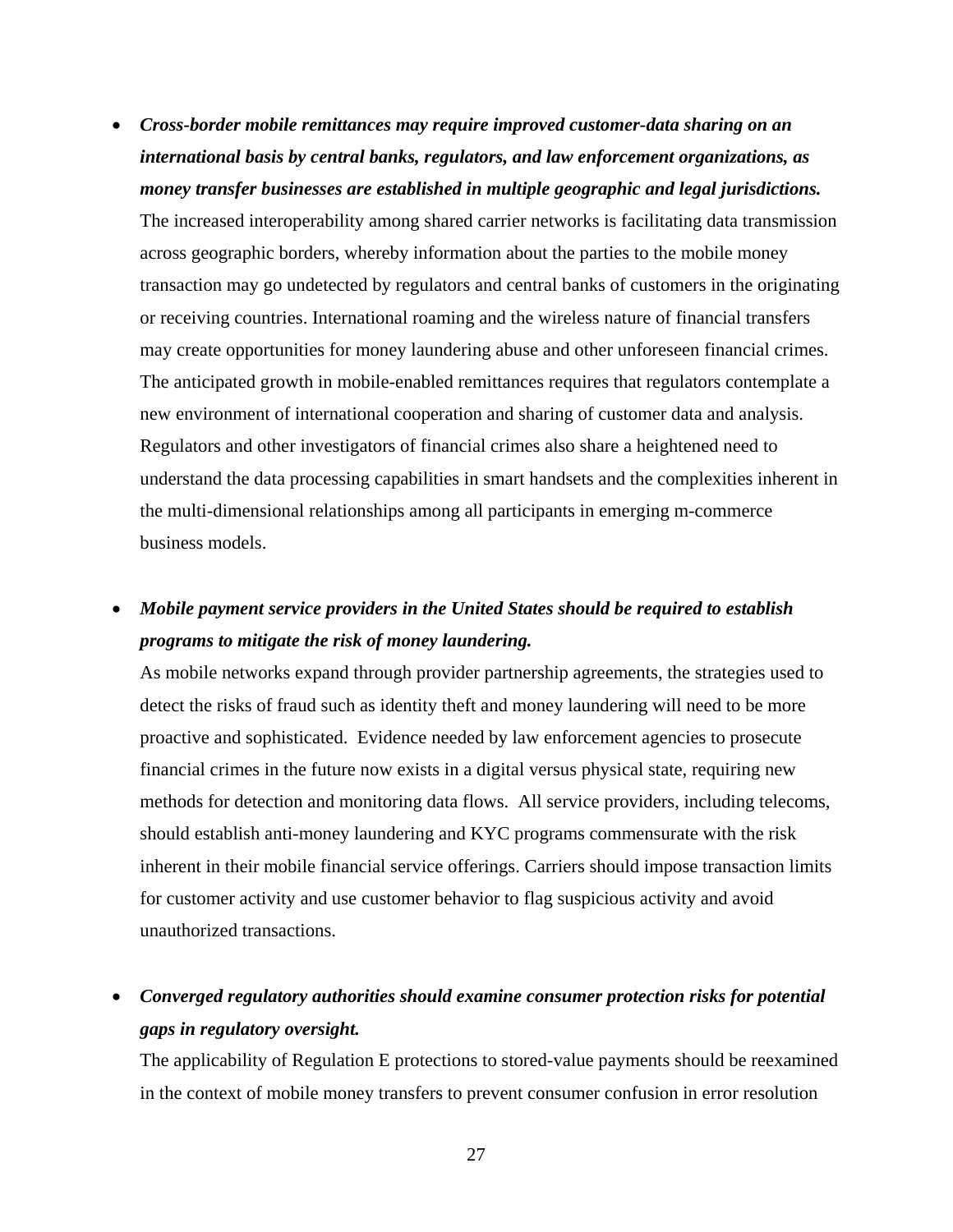scenarios. Consumer protection regulation should clearly delineate which service provider is responsible and whom to contact when a transaction is improperly executed. The consumer protections for financial services should be expanded in scope to include nonbank service providers like telecom firms and money transmitters.

As domestic and international mobile money transfer services grow more prevalent, discussions on risk management and payment system integrity will be imperative. Dialogue with all industry stakeholders, including regulators and policymakers, is essential to creating an environment in which payments risk issues are clearly understood. In this way, risk-based regulation that is proportionate with the need to encourage innovation and efficiency in retail payments can be best achieved.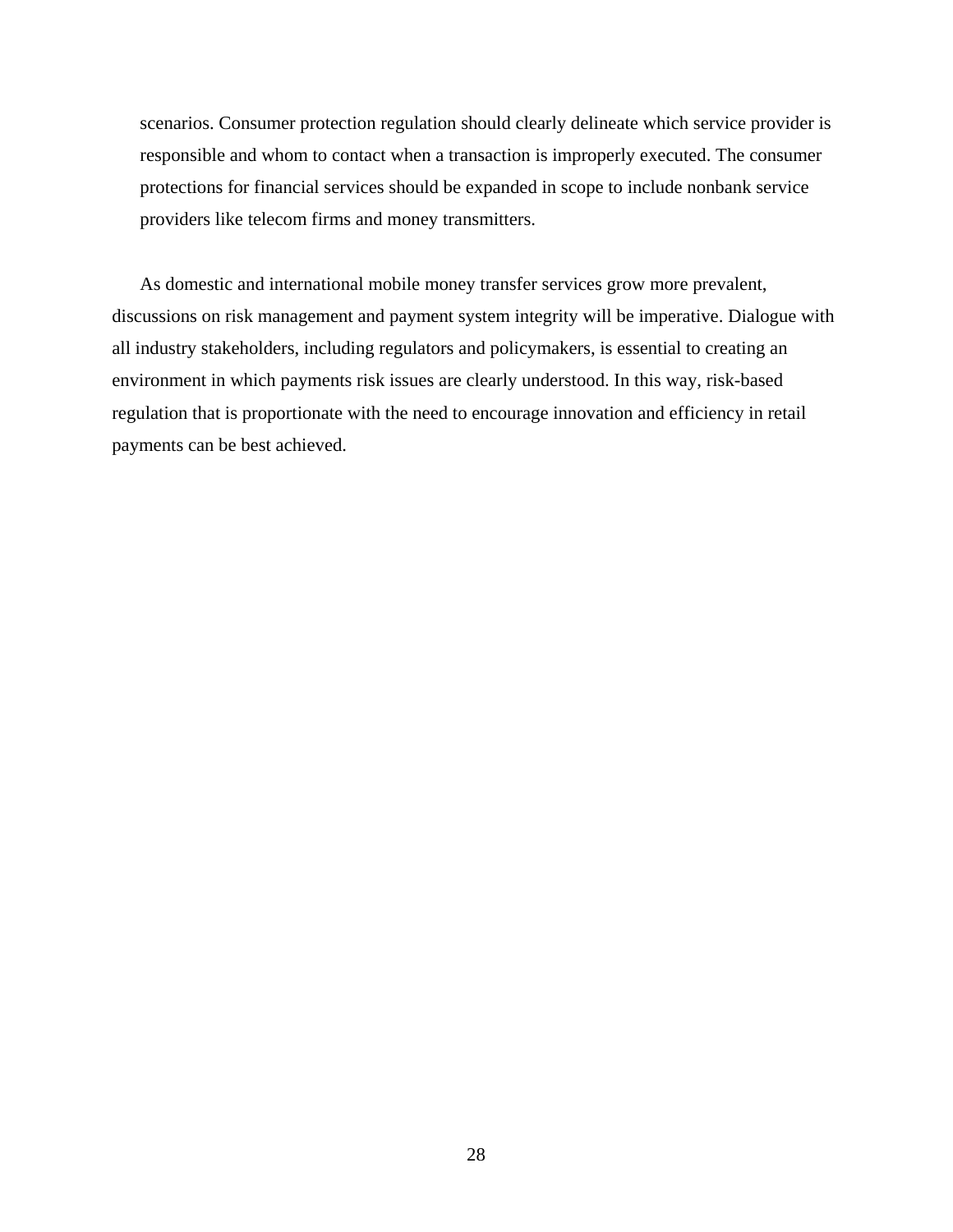#### **References**

- Bangens, Lennart, and Bjorn Soderberg. 2008. "Mobile Banking—Financial Services for the Unbanked?" SPIDER, The Swedish Program for Information and Communication Technology in Developing Regions. [http://www.spidercenter.org/files/m-banking\\_study.pdf.](http://www.spidercenter.org/files/m-banking_study.pdf)
- Beccue, Mark. August 27, 2009. *Nokia Money—An Uphill Battle* (blog)*.*  http://webcache.googleusercontent.com/search?q=cache:EckLeLEgO\_AJ:www.abiresearch.c om/research\_blog/670+http://www.abiresearch.com/research\_blog/670&cd=1&hl=en&ct=cl nk&gl=us
- Boer, Remco, and Tonnis de Boer. 2009. *Mobile Payments 2010: Market Analysis and Overview,* version 1.01. Innopay. [https://www.ebaportal.eu/\\_Download/Research%20and%20Analysis/2010/Mobile\\_payments](https://www.ebaportal.eu/_Download/Research%20and%20Analysis/2010/Mobile_payments_2010_Innopay.pdf) [\\_2010\\_Innopay.pdf](https://www.ebaportal.eu/_Download/Research%20and%20Analysis/2010/Mobile_payments_2010_Innopay.pdf).
- Bourreau, Marc, and Marianne Verdier. 2010. "Cooperation for Innovation in Payment Systems: The Case of Mobile Payments." Economix Working Paper 2010-05, Université de Paris Ouest Nanterre La Défense, Nanterre, France. [http://economix.u](http://economix.u-paris10.fr/pdf/dt/2010/WP_EcoX_2010-05.pdf)[paris10.fr/pdf/dt/2010/WP\\_EcoX\\_2010-05.pdf](http://economix.u-paris10.fr/pdf/dt/2010/WP_EcoX_2010-05.pdf).
- Chatain, Pierre-Laurent, Raul Hernandez-Coss, Kamil Borowik, and Andrew Zerzan. 2008. "Integrity in Mobile Phone Financial Services: Measures for Mitigating Risks from Money Laundering and Terrorist Financing." World Bank Working Paper No. 146. World Bank, Washington, D.C.
- Covey, Nic. 2008. "In U.S., SMS Text Messaging Tops Mobile Phone Calling." *nielsonwire online+mobile* (blog). [http://blog.nielsen.com/nielsenwire/online\\_mobile/in-us-text](http://blog.nielsen.com/nielsenwire/online_mobile/in-us-text-messaging-tops-mobile-phone-calling)[messaging-tops-mobile-phone-calling.](http://blog.nielsen.com/nielsenwire/online_mobile/in-us-text-messaging-tops-mobile-phone-calling)
- Crowe, Marianne, Marc Rysman, and Joanne Stavins. 2010. "Mobile Payments in the United States at Retail Point of Sale: Current Market and Future Prospects." Public Policy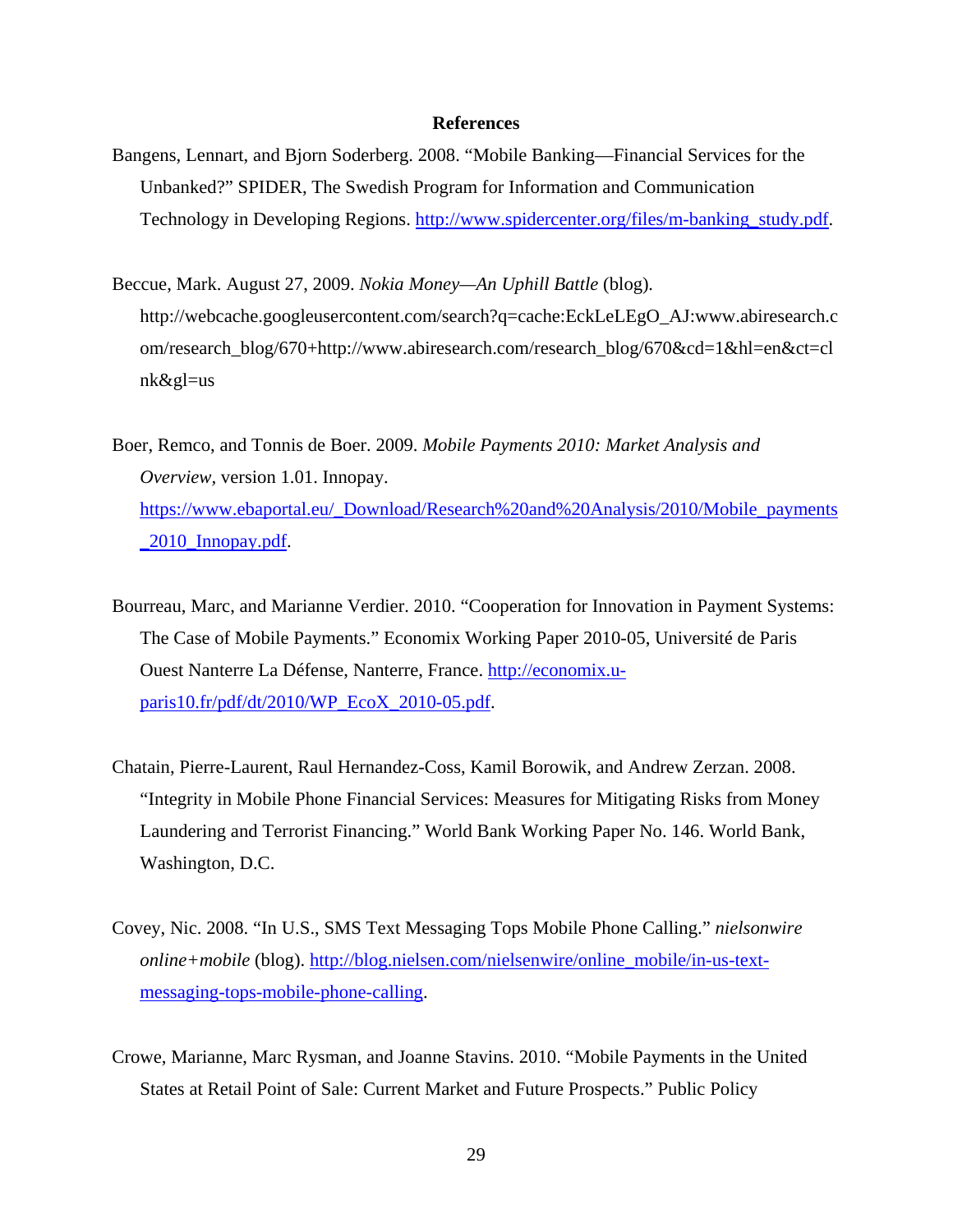Discussion Paper No. 10-2, Federal Reserve Bank of Boston. [http://www.bos.frb.org/economic/ppdp/2010/ppdp1002.htm.](http://www.bos.frb.org/economic/ppdp/2010/ppdp1002.htm)

- Edgar, Dunn & Company (EDC). 2009. "Realizing the Full Potential of Mobile Commerce: Orchestrating Mobile Payments and Money Transfers." <http://www.paytriot.net/files/ampDRIVE/1/mCommerce9050301.pdf>
- Federal Deposit Insurance Corporation (FDIC). 2009. "FDIC National Survey of Unbanked and Underbanked Households." [http://www.fdic.gov/householdsurvey/executive\\_summary.pdf.](http://www.fdic.gov/householdsurvey/executive_summary.pdf)
- GSM Association (GSMA). 2007. Regulatory Framework for Mobile Money Transfers. <http://www.mobilemoneyexchange.org/Files/8e31752b>.

———. 2008a. "Introduction to MMT." [http://www.gsmworld.com/documents/GSMA\\_Introduction\\_to\\_MMT\\_0908.pdf](http://www.gsmworld.com/documents/GSMA_Introduction_to_MMT_0908.pdf)

———. 2008b. "Outlook for Mobile Wallets and Mobile Financial Services: Results of EDC– GSMA Mobil Financial Services Survey 2007."

———. 2008c. "Understanding Financial Regulation and How it Works." [http://www.gsmworld.com/documents/GSMA-](http://www.gsmworld.com/documents/GSMA-Understanding_Financial_Regulation_0908.pdf)[Understanding\\_Financial\\_Regulation\\_0908.pdf.](http://www.gsmworld.com/documents/GSMA-Understanding_Financial_Regulation_0908.pdf)

———. 2008d. "An Introduction to the MMT Regulatory Environment." Mobile Money Transfer project. [http://216.239.213.7/mmt/regulatory.asp.](http://216.239.213.7/mmt/regulatory.asp)

———. 2009. "Mitigating the Risks that Accompany Mobile Money." *Mobile money for the unbanked: Quarterly update* 1 (March): 35–36. [http://www.gsmworld.com/mmu/mmu\\_quarterly\\_update.pdf.](http://www.gsmworld.com/mmu/mmu_quarterly_update.pdf)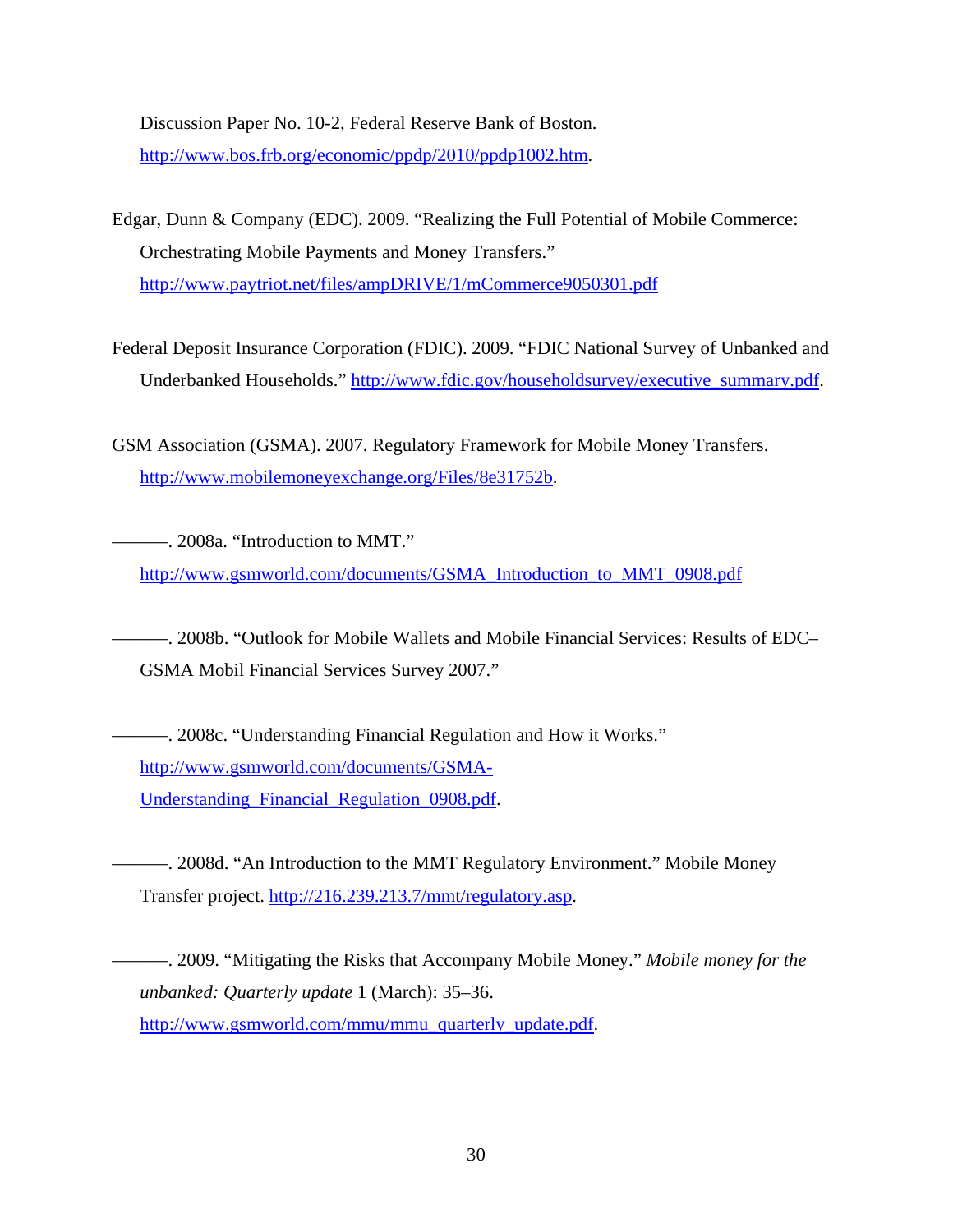- ICT Regulation Toolkit. 2010. "Examples of Financial Services Using Mobile Phones." [http://www.ictregulationtoolkit.org/en/PracticeNote.3096.html.](http://www.ictregulationtoolkit.org/en/PracticeNote.3096.html)
- International Telecommunications Union (ITU). 2009. World Telecommunication/ICT Indicators Database. http://www.itu.int/ITU-D/ict/statistics/material/graphs/Global\_mobile\_cellular\_00-09.jpg
- Jack, William, and Tavneet Suri. 2010. "The Economics of M-PESA." [http://www.mit.edu/~tavneet/M-PESA.pdf](http://www.mit.edu/%7Etavneet/M-PESA.pdf)
- Jenkins, Beth. 2008. "Developing Mobile Money Ecosystems." Washington, D.C.: IFC and the Harvard Kennedy School. [http://www.hks.harvard.edu/m](http://www.hks.harvard.edu/m-rcbg/CSRI/publications/report_30_MOBILEMONEY.pdf)[rcbg/CSRI/publications/report\\_30\\_MOBILEMONEY.pdf](http://www.hks.harvard.edu/m-rcbg/CSRI/publications/report_30_MOBILEMONEY.pdf).
- Kenya School of Monetary Studies; United States Agency for International Development; and Booz, Allen, and Hamilton (KSMS, USAID, and BAH). July 2010. "Mobile Financial Services Risk Matrix." [http://www.docstoc.com/docs/48358080/Mobile-Financial-Services-](http://www.docstoc.com/docs/48358080/Mobile-Financial-Services-Risk-Matrix-100723)[Risk-Matrix-100723.](http://www.docstoc.com/docs/48358080/Mobile-Financial-Services-Risk-Matrix-100723)
- Mahmoud, Tarek M., Bahgat Abdel-latef, Awny A. Ahmed, and Ahmed M. Mahfouz. 2009. "Hybrid Compression Encryption Technique for Securing SMS." *International Journal of Computer Science and Security* 3 (6): 473–81. <http://www.cscjournals.org/csc/manuscript/Journals/IJCSS/volume3/Issue6/IJCSS-169.pdf>.
- Maurer, Bill. n.d. "Retail Electronic Payment Systems for Value Transfers in a Developing World." Accessed Sept. 9, 2010, [http://www.anthro.uci.edu/faculty\\_bios/maurer/Maurer-](http://www.anthro.uci.edu/faculty_bios/maurer/Maurer-Electronic_payment_systems.pdf)Electronic payment systems.pdf.
- MMT Global Gateway. 2008. "MMT Explained, Part 2: Mobile Wallets." [http://www.mobile-money](http://www.mobile-money-transfer.com/mmt_global/mmtex2?phpMyAdmin=513c4b9414a6t38cff6f1)[transfer.com/mmt\\_global/mmtex2?phpMyAdmin=513c4b9414a6t38cff6f1.](http://www.mobile-money-transfer.com/mmt_global/mmtex2?phpMyAdmin=513c4b9414a6t38cff6f1)